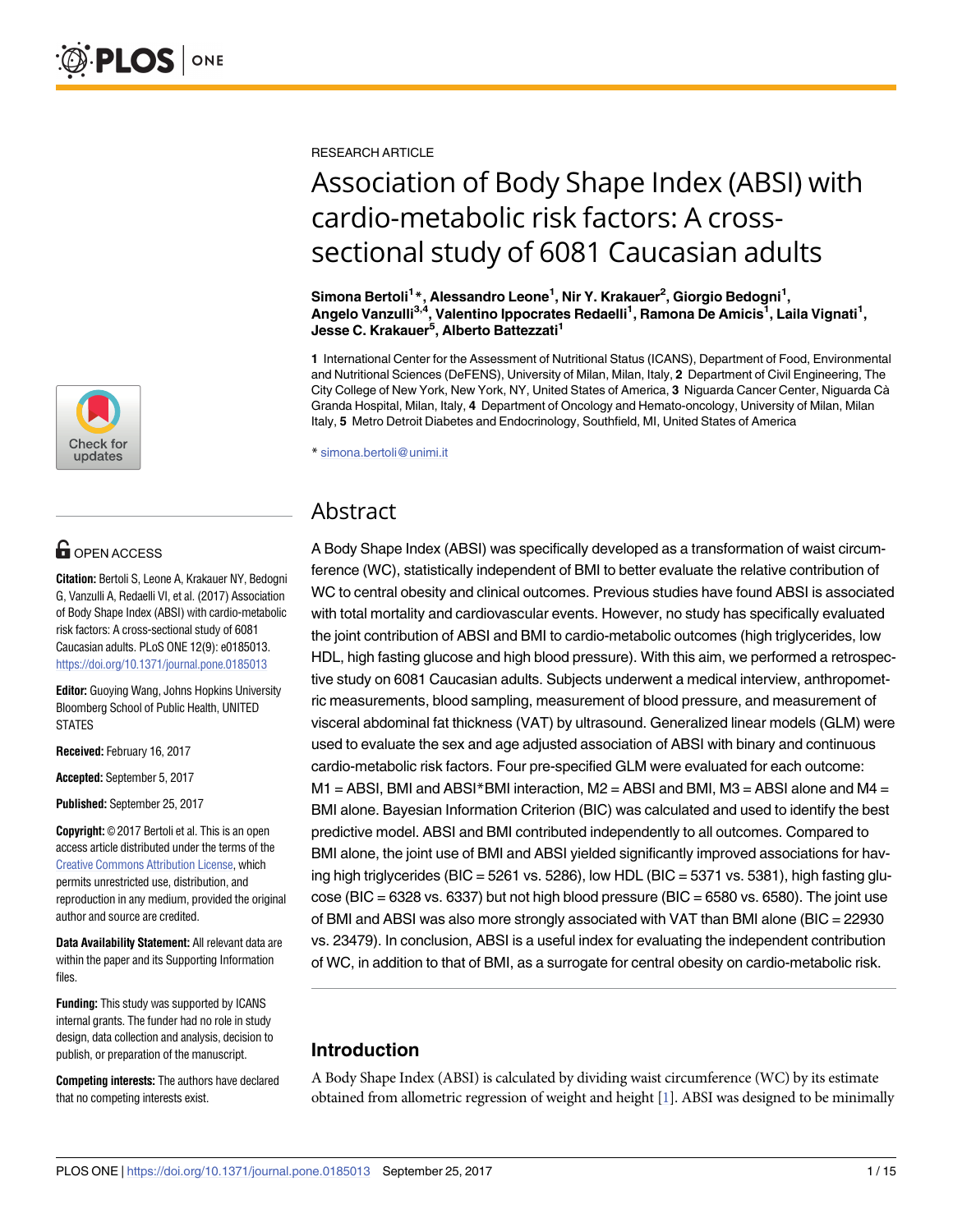<span id="page-1-0"></span>associated with weight, height and body mass index (BMI) so that it can be used together with BMI to disentangle the independent contribution of WC and BMI to cardio-metabolic outcomes [\[1–3\]](#page-12-0).

ABSI is a predictor of total mortality, as reported by several cohort observational studies with follow-ups ranging from 5 to 25 years [[1,](#page-12-0) [4–7\]](#page-13-0). ABSI also predicts incident cardiovascular disease (CVD) [[8](#page-13-0)] with an accuracy similar to that of common laboratory measurements [[9](#page-13-0)]. The fact that ABSI predicts CVD and mortality suggests that it has some potential for being incorporated into clinical guidelines in place of WC and together with BMI [\[10,](#page-13-0) [11\]](#page-13-0). The advantage of ABSI over WC is that, by design, it allows to establish the separate contribution of BMI and the so adjusted WC to morbidity and mortality.

There is, however, limited research on the association of ABSI with established cardio-metabolic disease (CMD) risk factors. In one study, ABSI was positively associated with serum insulin and C-reactive protein in men [[12](#page-13-0)]. Some studies have found that ABSI was less strongly associated than BMI with established CVD risk factors [[13–15\]](#page-13-0). However, very few studies have evaluated the joint contribution of BMI and ABSI to CMD risk factors. This is important because the very reason why ABSI was developed was to allow researchers to determine the separate contribution of BMI and the so adjusted WC to disease.

Studies of body composition have shown that ABSI is positively associated with fat mass and negatively associated with fat-free mass [[16](#page-13-0)]. Also, in patients with type 2 diabetes mellitus, ABSI is positively associated with visceral fat [\[17\]](#page-13-0). The metabolic syndrome (MS) is positively associated with visceral fat  $[18–21]$  and negatively associated with muscle mass and gluteofemoral fat [[22](#page-13-0), [23](#page-14-0)]. There are presently no data on the association of ABSI with MS and its components, i.e. high triglycerides, low HDL cholesterol, high blood pressure and high fasting glucose.

We performed a retrospective study of a large sample of Caucasian adults to quantify the separate and joint contribution of ABSI to MS components [\[18\]](#page-13-0) and visceral abdominal tissue thickness (VAT), independently of sex, age and BMI.

## **Materials and methods**

#### Study design

6081 consecutive Caucasian subjects (4384 women, 72%) were retrospectively studied at International Center for the Assessment of Nutritional Status (ICANS), University of Milan, between September 2010 and June 2015. All subjects were enrolled because of their interest to undergo a structured nutritional assessment. Criteria for inclusion into the study were: 1) age  $> 18$  years; 2) body mass index (BMI)  $\geq 18.5$  kg·m<sup>-2</sup>. Exclusion criteria were: having acute infective, neurological, gastrointestinal, cardiac, renal and pulmonary disorders [[24](#page-14-0)], use of medications known to cause lipodystrophy such as steroids, other immunosuppressive and anti-retroviral agents, and presence of scars in the measurement area of VAT [[25](#page-14-0)]. On the same morning, the fasting subjects underwent a medical interview, an anthropometric assessment, a measurement of blood pressure, an abdominal ultrasonography (US), and blood sampling. The study was performed in accordance with the Declaration of Helsinki and the subjects gave their written informed consent. The study procedures were approved by the Ethical Committee of Milan University.

#### Anthropometric and clinical assessment

Weight and height were measured following international guidelines [[26](#page-14-0)]. BMI was calculated and obesity was classified following the NIH guidelines [\[27\]](#page-14-0). WC was measured at the midpoint between the last rib and the iliac crest. ABSI  $(m^{11/6} \text{ kg}^{-2/3})$  and its standard deviation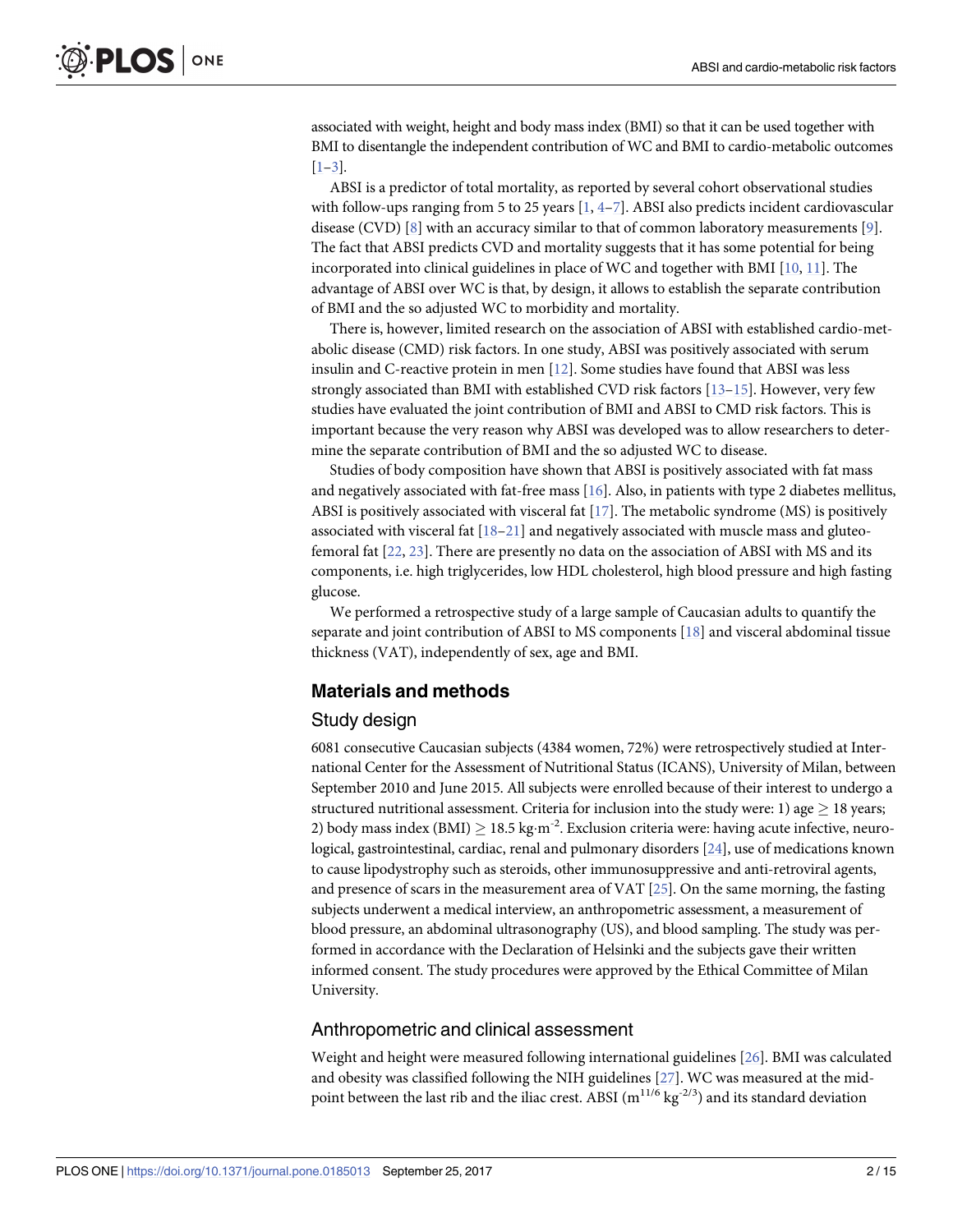<span id="page-2-0"></span>score (SDS) were calculated using the following formula:

$$
ABSI = \frac{WC}{BMI^{2/3} Height^{1/2}}.
$$
 (1)

Resting blood pressure was measured twice in sitting position after participants had rested for at least five minutes following the JNC-7 guidelines [\[28](#page-14-0)].

### Abdominal ultrasonography

Abdominal US was performed by the same operator using a Logiq 3 Pro instrument equipped with a 3.5 MHz convex-array probe (GE Healthcare, Milwaukee, WI, USA). VAT, defined as the distance between the anterior wall of the aorta and the posterior surface of the rectus abdominis muscle, was measured 1 cm above the umbilicus at end-expiration [[29](#page-14-0)]. The VAT measurement was performed three times and the mean of the three measures was used for analysis. The within-day intra-operator coefficient of variation (CV) for repeated measures of VAT at ICANS is 0.8% [[25](#page-14-0), [30](#page-14-0), [31\]](#page-14-0).

#### Laboratory assessment

Fasting blood samples were drawn between 8:30 and 9:00 AM and analyzed in the same morning at the ICANS internal laboratory. Glucose, triglycerides, total cholesterol, HDL-cholesterol and LDL-cholesterol were measured by means of an enzymatic method (Cobas Integra 400 Plus, Roche Diagnostics, Rotkreuz, Switzerland) with intra-and inter-assay CV *<* 2% [\[32\]](#page-14-0).

#### Metabolic syndrome

MS was diagnosed using the harmonized international definition [\[18\]](#page-13-0). In detail, high WC was defined as  $WC \ge 102$  cm in men and  $\ge 88$  cm in women; low HDL as HDL  $\lt 1.04$  mmol $\cdot L^{-1}$  in men and  $< 1.29$  mmol $\cdot L^{-1}$  in women; high triglycerides as triglycerides  $\geq 1.7$  mmol $\cdot L^{-1}$  or treatment with triglycerides-lowering drugs, high blood pressure as systolic blood pressure  $> 130$ mmHg or diastolic blood pressure  $\leq 85$  mmHg or treatment with pressure lowering drugs, and high glucose as glucose  $> 5.6$  mmol $\cdot$ L<sup>-1</sup> or treatment with glucose-lowering drugs, and MS as  $>$ 3 of the above.

## Statistical analysis

Most continuous variables were not Gaussian-distributed and all are reported as  $50^{th}$ ,  $25^{th}$  and 75th percentiles. Categorical variables are reported as numbers and proportions. We evaluated the association of ABSI with the binary outcomes (high triglycerides, low HDL, high blood pressure and high fasting glucose;  $0 = no$ ,  $1 = yes$ ) and the continuous outcome (VAT, cm) using generalized linear models (GLM). The GLM had a binomial family and a logit link for the binary outcomes and a Gaussian family and an identity link for the continuous outcome [\[33\]](#page-14-0). Four pre-specified GLM were evaluated for each outcome with the following combinations of predictors:

- 1. ABSI (continuous, SDS), BMI (discrete, 0 = normal weight; 1 = overweight; 2 = class 1 obe $sity; 3 = class 2$  obesity;  $4 = class 3$  obesity), ABSI BMI interaction (continuous X discrete), sex (discrete;  $0 =$  female;  $1 =$  male), age (discrete,  $0 = 19$  to 29 years;  $1 = 30$  to 39 years;  $2 = 40$  to 49 years;  $3 = 50$  to 59 years;  $4 = 60$  to 69 years;  $5 = 70$  to 76 years).
- 2. same as  $#1$  without the ABSI $-BMI$  interaction.
- 3. same as #2 without BMI.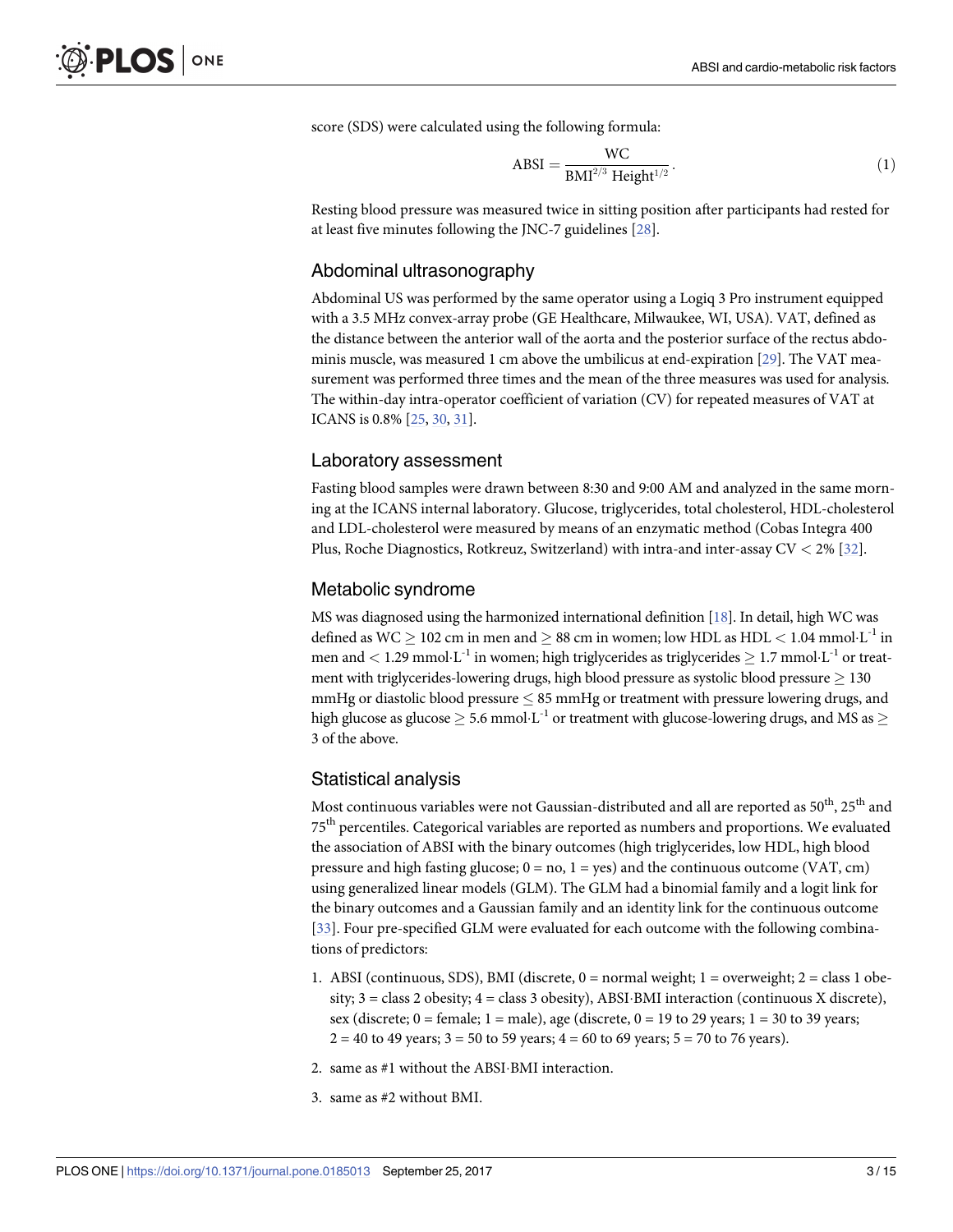#### <span id="page-3-0"></span>4. same as #2 without ABSI.

Model #1 tests the joint contribution of ABSI and BMI if ABSI and BMI do interact, taking into account the effect of sex and age. Model #2 tests the joint contribution of ABSI and BMI if no interaction is present, taking into account the effect of sex and age. Model #3 evaluates the effect of ABSI alone, taking into account the effect of sex and age. Lastly, Model #4 evaluates the effect of BMI alone, taking into account the effect of sex and age. Standard diagnostics of model fit for GLM were used and the Bayesian information criterion (BIC) was calculated [[33](#page-14-0), [34\]](#page-14-0) and used to perform a relative comparison of the models. "Weak evidence" in favor of the model with the lower BIC is said to exist when the BIC difference ( $\Delta BIC$ ) is  $\leq$ 2; "positive evidence" when 6 *>* ΔBIC *>* 2; "strong evidence" when 6 ΔBIC *<* 10; and "very strong evidence" when  $\Delta\text{BIC} \ge 10$  [[34](#page-14-0)]. Effects plots were obtained for each model at pre-specified values of ABSI SDS  $(5^{th}, 25^{th}, 50^{th}, 75^{th}$  and 95<sup>th</sup> internal percentiles) to allow a clinically meaningful interpretation of the results [[33](#page-14-0)]. Statistical analysis was performed using Stata 14.2 (Stata Corporation, College Station, TX, USA).

## **Results**

**Table 1** gives the anthropometric and laboratory measurements of the subjects. The median BMI was 28.0 kg·m<sup>-2</sup> in women and 30.3 kg·m<sup>-2</sup> in men. The median SDS of ABSI in this population corresponds to the  $40^{th}$  NHANES 1999–2004 percentile in women and to the  $53^{th}$ NHANES percentile in men [\[1](#page-12-0), [2](#page-12-0)].

**[Table](#page-4-0) 2** gives the distribution of age, body mass index and MS and its components. 20.3% of the subjects had normal weight, 39.7% were overweight, 27.4% had class 1 obesity, 9.9% had class 2 obesity, and 2.6% had class 3 obesity. High waist circumference was detected in 63.6%

|                                                |            | Women ( $n = 4384$ ) |            |            | Men $(n = 1697)$ |      | Total ( $n = 6081$ ) |                 |            |
|------------------------------------------------|------------|----------------------|------------|------------|------------------|------|----------------------|-----------------|------------|
|                                                | <b>P50</b> | P <sub>25</sub>      | <b>P75</b> | <b>P50</b> | P <sub>25</sub>  | P75  | <b>P50</b>           | P <sub>25</sub> | <b>P75</b> |
| Age (years)                                    | 46         | 38                   | 56         | 47         | 39               | 56   | 47                   | 38              | 56         |
| Weight (kg)                                    | 72.8       | 64.9                 | 82.6       | 93         | 84.2             | 104  | 78.1                 | 67.7            | 90.5       |
| Height (m)                                     | 1.61       | 1.57                 | 1.66       | 1.75       | 1.71             | 1.79 | 1.64                 | 1.59            | 1.71       |
| BMI (kg $m^{-2}$ )                             | 28         | 24.9                 | 31.7       | 30.3       | 27.7             | 33.3 | 28.7                 | 25.6            | 32.3       |
| <b>BMI (SDS NHANES)</b>                        | $-0.09$    | $-0.52$              | 0.48       | 0.38       | $-0.12$          | 0.98 | 0.04                 | $-0.43$         | 0.64       |
| ABSI (m <sup>11/6</sup> kg <sup>-2/3</sup> )   | 0.08       | 0.08                 | 0.08       | 0.08       | 0.08             | 0.09 | 0.08                 | 0.08            | 0.08       |
| ABSI (SDS NHANES)                              | $-0.25$    | $-0.81$              | 0.27       | 0.08       | $-0.46$          | 0.64 | $-0.16$              | $-0.73$         | 0.38       |
| Waist circumference (cm)                       | 92         | 84                   | 101        | 106        | 99.1             | 115  | 96                   | 86.8            | 106        |
| VAT (cm)                                       | 4.2        | 3                    | 5.8        | 7.5        | 5.6              | 9.3  | 4.9                  | 3.4             | 7.2        |
| Glucose (mmol $\mathsf{I}^{\text{-1}}$ )       | 5.11       | 4.77                 | 5.44       | 5.44       | 5.11             | 5.94 | 5.16                 | 4.83            | 5.61       |
| Triglycerides (mmol $\mathsf{I}^{\text{-1}}$ ) | 0.95       | 0.71                 | 1.3        | 1.34       | 0.96             | 1.91 | 1.04                 | 0.77            | 1.47       |
| Cholesterol (mmol $I^{-1}$ )                   | 5.46       | 4.82                 | 6.15       | 5.43       | 4.76             | 6.15 | 5.46                 | 4.81            | 6.15       |
| LDL (mmol $\mathsf{I}^1$ )                     | 3.34       | 2.77                 | 3.96       | 3.57       | 2.95             | 4.16 | 3.39                 | 2.82            | 4.03       |
| HDL (mmol $\mathsf{I}^{-1}$ )                  | 1.63       | 1.4                  | 1.89       | 1.22       | 1.03             | 1.42 | 1.5                  | 1.27            | 1.78       |
| Systolic blood pressure (mm Hg)                | 120        | 110                  | 130        | 130        | 120              | 140  | 120                  | 110             | 130        |
| Diastolic blood pressure (mm Hg)               | 80         | 70                   | 80         | 80         | 80               | 90   | 80                   | 70              | 85         |

|  | Table 1. Measurements of the study subjects. |  |  |
|--|----------------------------------------------|--|--|
|--|----------------------------------------------|--|--|

Abbreviations: P50 = 50<sup>th</sup> percentile (median); P25 = 25<sup>th</sup> percentile; P75 = 75<sup>th</sup> percentile; BMI = body mass index; ABSI = a body shape index; SDS = standard deviations scores; VAT = visceral adipose tissue; LDL = low-density lipoprotein; HDL = high-density lipoprotein. Conversion factors: Triglycerides: mg/dL = 89 \* mmol/L; Total, HDL and LDL cholesterol: mg/dL = 38.67 \* mmol/L; Glucose: mg/dL = 18 \* mmol/L

<https://doi.org/10.1371/journal.pone.0185013.t001>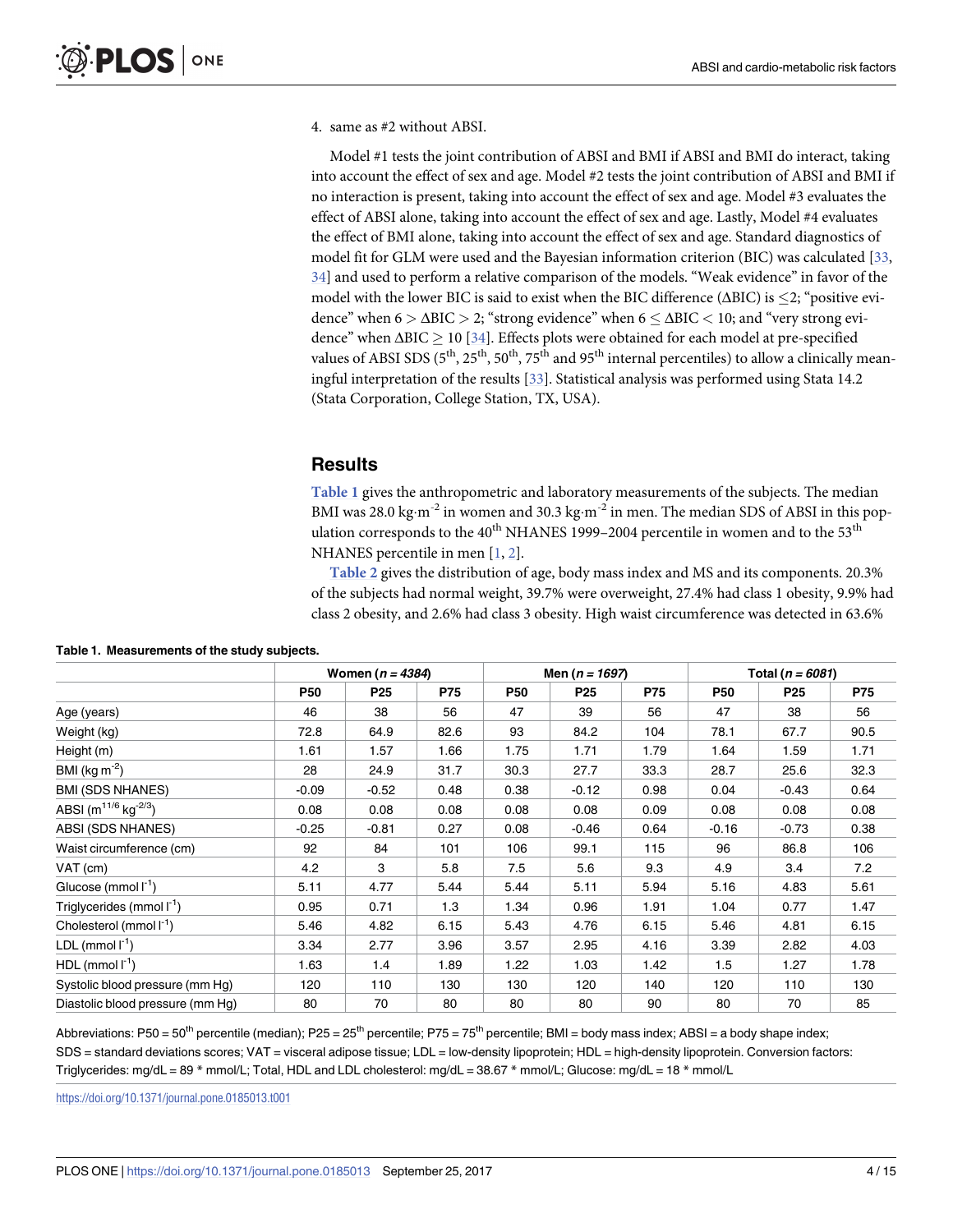<span id="page-4-0"></span>

#### [Table](#page-3-0) 2. Distribution of age, body mass index and the metabolic syndrome and its components in the study subjects.

|                                                      | Women |      | Men  |      | <b>Total</b> |      |
|------------------------------------------------------|-------|------|------|------|--------------|------|
|                                                      | N     | $\%$ | Ν    | $\%$ | N            | $\%$ |
| Age                                                  |       |      |      |      |              |      |
| 19 to 29 years                                       | 428   | 9.8  | 101  | 6    | 529          | 8.7  |
| 30 to 39 years                                       | 859   | 19.6 | 330  | 19.4 | 1189         | 19.6 |
| 40 to 49 years                                       | 1313  | 29.9 | 533  | 31.4 | 1846         | 30.4 |
| 50 to 59 years                                       | 1042  | 23.8 | 410  | 24.2 | 1452         | 23.9 |
| 60 to 69 years                                       | 585   | 13.3 | 256  | 15.1 | 841          | 13.8 |
| 70 to 76 years                                       | 157   | 3.6  | 67   | 3.9  | 224          | 3.7  |
| <b>BMI NIH classification</b>                        |       |      |      |      |              |      |
| Normal weight                                        | 1108  | 25.3 | 126  | 7.4  | 1234         | 20.3 |
| Overweight                                           | 1748  | 39.9 | 669  | 39.4 | 2417         | 39.7 |
| Class 1 obesity                                      | 1037  | 23.7 | 631  | 37.2 | 1668         | 27.4 |
| Class 2 obesity                                      | 384   | 8.8  | 218  | 12.8 | 602          | 9.9  |
| Class 3 obesity                                      | 107   | 2.4  | 53   | 3.1  | 160          | 2.6  |
| High waist circumference                             |       |      |      |      |              |      |
| No                                                   | 1637  | 37.3 | 574  | 33.8 | 2211         | 36.4 |
| Yes                                                  | 2747  | 62.7 | 1123 | 66.2 | 3870         | 63.6 |
| <b>High triglycerides</b>                            |       |      |      |      |              |      |
| No                                                   | 3876  | 88.4 | 1145 | 67.5 | 5021         | 82.6 |
| Yes                                                  | 508   | 11.6 | 552  | 32.5 | 1060         | 17.4 |
| <b>Triglyceride lowering drugs</b>                   |       |      |      |      |              |      |
| No                                                   | 4359  | 99.4 | 1673 | 98.6 | 6032         | 99.2 |
| Yes                                                  | 25    | 0.6  | 24   | 1.4  | 49           | 0.8  |
| High triglycerides OR triglyceride-lowering drugs    |       |      |      |      |              |      |
| No                                                   | 3857  | 88   | 1130 | 66.6 | 4987         | 82   |
| Yes                                                  | 527   | 12   | 567  | 33.4 | 1094         | $18$ |
| <b>Low HDL</b>                                       |       |      |      |      |              |      |
| No                                                   | 3715  | 84.7 | 1330 | 78.4 | 5045         | 83   |
| Yes                                                  | 669   | 15.3 | 367  | 21.6 | 1036         | 17   |
| <b>High blood pressure</b>                           |       |      |      |      |              |      |
| No                                                   | 2822  | 64.4 | 567  | 33.4 | 3389         | 55.7 |
| Yes                                                  | 1562  | 35.6 | 1130 | 66.6 | 2692         | 44.3 |
| <b>Blood pressure lowering drugs</b>                 |       |      |      |      |              |      |
| No                                                   | 3726  | 85   | 1230 | 72.5 | 4956         | 81.5 |
| Yes                                                  | 658   | 15   | 467  | 27.5 | 1125         | 18.5 |
| High blood pressure OR blood pressure-lowering drugs |       |      |      |      |              |      |
| No                                                   | 2607  | 59.5 | 468  | 27.6 | 3075         | 50.6 |
| Yes                                                  | 1777  | 40.5 | 1229 | 72.4 | 3006         | 49.4 |
| <b>High fasting glucose</b>                          |       |      |      |      |              |      |
| No                                                   | 3409  | 77.8 | 929  | 54.7 | 4338         | 71.3 |
| Yes                                                  | 975   | 22.2 | 768  | 45.3 | 1743         | 28.7 |
| <b>Glucose lowering drugs</b>                        |       |      |      |      |              |      |
| No                                                   | 4355  | 99.3 | 1654 | 97.5 | 6009         | 98.8 |
| Yes                                                  | 29    | 0.7  | 43   | 2.5  | 72           | 1.2  |
| High blood glucose OR glucose-lowering drugs         |       |      |      |      |              |      |
| No                                                   | 3404  | 77.6 | 927  | 54.6 | 4331         | 71.2 |
| Yes                                                  | 980   | 22.4 | 770  | 45.4 | 1750         | 28.8 |

(Continued)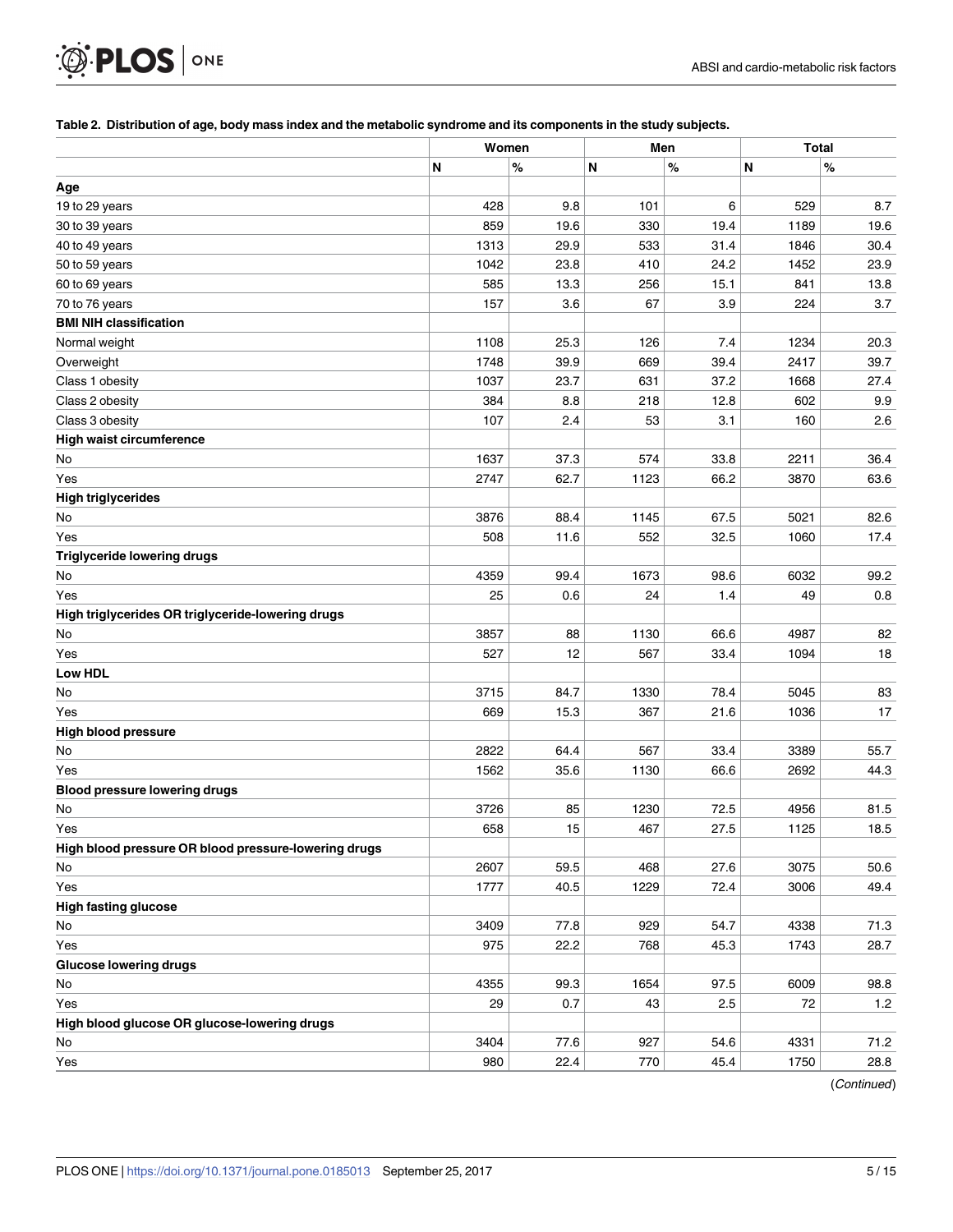# <span id="page-5-0"></span>ONE

#### **Table 2.** (Continued)

|                                                   | Women |      | Men  |      | <b>Total</b> |      |
|---------------------------------------------------|-------|------|------|------|--------------|------|
|                                                   | N     | %    | N    | %    | N            | $\%$ |
| Metabolic syndrome score (including use of drugs) |       |      |      |      |              |      |
| 0                                                 | 1046  | 23.9 | 146  | 8.6  | 1192         | 19.6 |
|                                                   | 1257  | 28.7 | 293  | 17.3 | 1550         | 25.5 |
| 2                                                 | 1137  | 25.9 | 439  | 25.9 | 1576         | 25.9 |
| 3                                                 | 674   | 15.4 | 474  | 27.9 | 1148         | 18.9 |
| 4                                                 | 203   | 4.6  | 262  | 15.4 | 465          | 7.6  |
| 5                                                 | 67    | 1.5  | 83   | 4.9  | 150          | 2.5  |
| Metabolic syndrome (including use of drugs)       |       |      |      |      |              |      |
| No                                                | 3440  | 78.5 | 878  | 51.7 | 4318         | 71   |
| Yes                                               | 944   | 21.5 | 819  | 48.3 | 1763         | 29   |
| <b>Statins</b>                                    |       |      |      |      |              |      |
| <b>No</b>                                         | 4221  | 96.3 | 1574 | 92.8 | 5795         | 95.3 |
| Yes                                               | 163   | 3.7  | 123  | 7.2  | 286          | 4.7  |

<https://doi.org/10.1371/journal.pone.0185013.t002>

of all subjects, high triglycerides in 17.4%, low HDL in 17.0%, high blood pressure in 44.3% and high fasting glucose in 28.7%. MS was present in 27.0% of the subjects.

**Tables [3](#page-6-0)[–6](#page-9-0)** give the regression coefficients and BIC for the 4 GLM used to investigate the association between the outcomes of interest (high triglycerides, low HDL, high blood pressure and high fasting glucose) and ABSI. The full models (models A1 to D1) allowed to explore the existing interaction between ABSI and BMI in the prediction of the outcomes of interest. No ABSI BMI interaction was detected for high triglycerides (model A1) and blood pressure (model C1), whereas such interaction was present for low HDL (model B1) and, to a lesser extent, for high glucose (model D1). ABSI and BMI contributed independently to all outcomes, even when the interaction was not accounted for (models A2 to D2). ABSI alone, when BMI was not included in the models (models A3 to D3) provided the weakest prediction of all outcomes of interest. Compared to BMI alone (models A4 to D4), the joint use of BMI and ABSI was more strongly associated with the probability of having high triglycerides (BIC = 5261 for model A2 vs. 5286 for model A4), low HDL (BIC = 5371 for model B2 vs. 5381 for model B4), high fasting glucose (BIC = 6328 for model D2 vs. 6337 for model D4) but not high blood pressure (BIC =  $6580$  for model C2 vs.  $6580$  for model C4).

**[S1–](#page-11-0)[S4](#page-12-0) Figs** give the effects plots corresponding to models A2, B1, C2 and D1. These figures show the joint effects of BMI and ABSI taking into account their interaction when significant.

**[Table](#page-10-0) 7** gives the regression coefficients and AIC for the 4 GLM used to investigate the association between VAT and ABSI. ABSI and BMI contributed independently to VAT (model E1) and there was a clear ABSI-BMI interaction (model E1). Compared to BMI alone, the joint use of BMI and ABSI was more strongly associated with VAT (AIC = 22788 for model E1 vs. 23412 for model E2).

**S5 [Fig](#page-12-0)** gives the effects plots corresponding to model E1. This figure shows the joint effects of BMI and ABSI taking into account their interaction.

We also conducted a supplementary analysis restricted to subjects who were not following a drug therapy for controlling cardio-metabolic risk factors ( $n = 4800$ ). The associations of BMI and ABSI with each cardio-metabolic risk factor remained very similar (**S1 [Table](#page-12-0)**).

The sign of the interaction between ABSI and high BMI category was negative for low HDL and high fasting glucose, implying that a given increment of ABSI increases risk relatively more for less heavy people (Tables [4](#page-7-0) and [6](#page-9-0), [S2](#page-11-0) and [S4](#page-12-0) Figs). By contrast, the interaction coefficient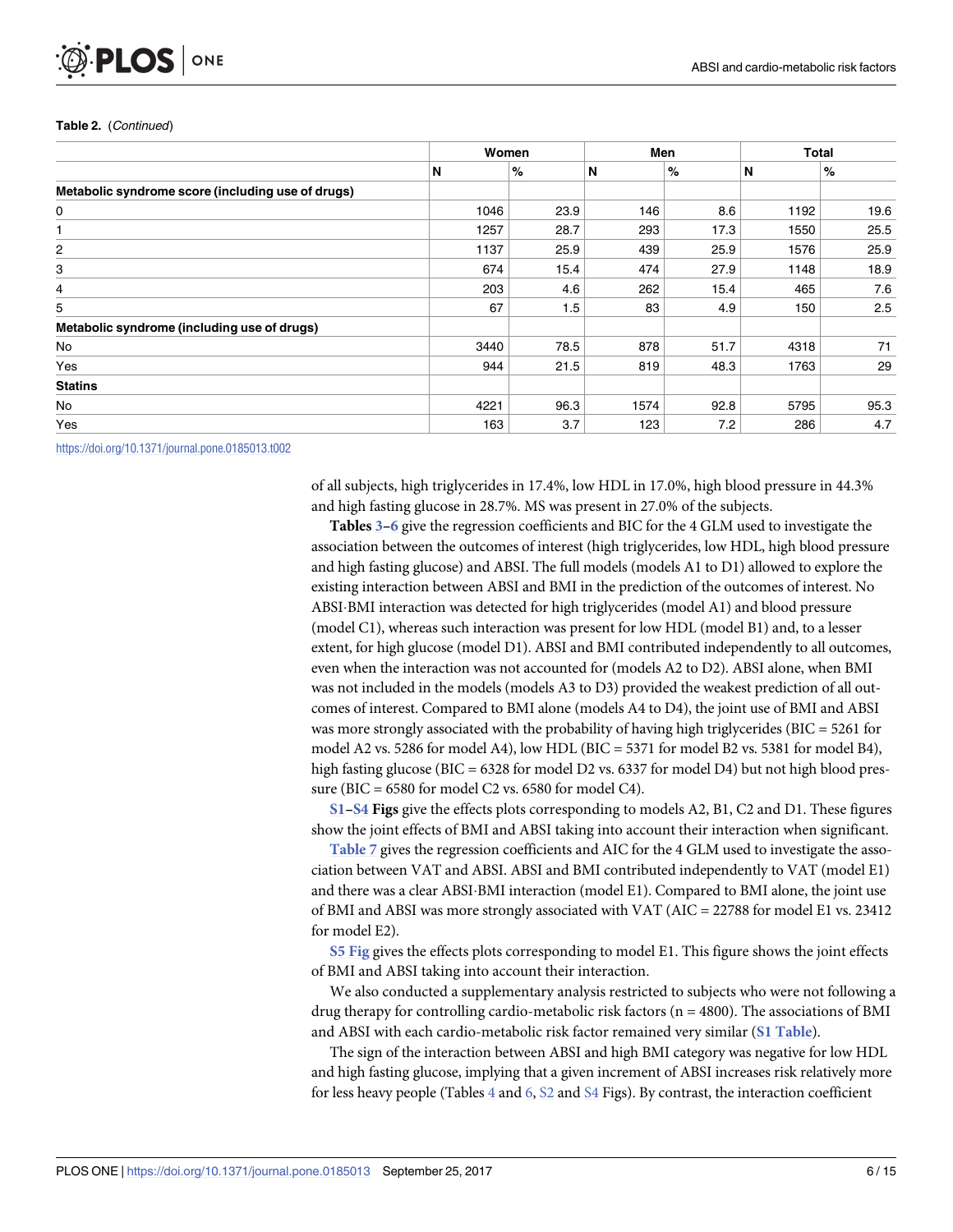# <span id="page-6-0"></span>ONE **PLOS**

#### [Table](#page-5-0) 3. Generalized linear models developed for studying the association between ABSI, BMI and high triglycerides.

|                                     |                  | High triglycerides OR triglyceride-lowering drugs |                  |                  |  |  |  |  |
|-------------------------------------|------------------|---------------------------------------------------|------------------|------------------|--|--|--|--|
|                                     | A1               | А2                                                | A3               | A4               |  |  |  |  |
| <b>ABSI</b>                         |                  |                                                   |                  |                  |  |  |  |  |
| ABSI (SDS NHANES)                   | $0.36*$          | $0.26***$                                         | $0.28***$        |                  |  |  |  |  |
|                                     | [0.07, 0.65]     | [0.17, 0.34]                                      | [0.19, 0.36]     |                  |  |  |  |  |
| <b>BMI classes</b>                  |                  |                                                   |                  |                  |  |  |  |  |
| Normal weight                       | Ref.             | Ref.                                              |                  | Ref.             |  |  |  |  |
| Overweight                          | $0.68***$        | $0.70***$                                         |                  | $0.73***$        |  |  |  |  |
|                                     | [0.42, 0.95]     | [0.44, 0.96]                                      |                  | [0.47, 0.99]     |  |  |  |  |
| Obesity 1                           | $1.19***$        | $1.20***$                                         |                  | $1.24***$        |  |  |  |  |
|                                     | [0.92, 1.45]     | [0.94, 1.46]                                      |                  | [0.97, 1.50]     |  |  |  |  |
| Obesity 2 and 3                     | $1.35***$        | $1.38***$                                         |                  | $1.39***$        |  |  |  |  |
|                                     | [1.06, 1.64]     | [1.09, 1.67]                                      |                  | [1.11, 1.68]     |  |  |  |  |
| <b>BMI-ABSI interaction</b>         |                  |                                                   |                  |                  |  |  |  |  |
| Normal # ABSI (SDS NHANES)          | Ref.             |                                                   |                  |                  |  |  |  |  |
| Overweight # ABSI (SDS NHANES)      | 0.00             |                                                   |                  |                  |  |  |  |  |
|                                     | $[-0.32, 0.33]$  |                                                   |                  |                  |  |  |  |  |
| Obesity 1 # ABSI (SDS NHANES)       | $-0.13$          |                                                   |                  |                  |  |  |  |  |
|                                     | $[-0.46, 0.19]$  |                                                   |                  |                  |  |  |  |  |
| Obesity 2 and 3 # ABSI (SDS NHANES) | $-0.30$          |                                                   |                  |                  |  |  |  |  |
|                                     | $[-0.65, 0.06]$  |                                                   |                  |                  |  |  |  |  |
| Age classes                         |                  |                                                   |                  |                  |  |  |  |  |
| 19 to 29 years                      | Ref.             | Ref.                                              | Ref.             | Ref.             |  |  |  |  |
| 30 to 39 years                      | $-0.08$          | $-0.07$                                           | $-0.08$          | $-0.05$          |  |  |  |  |
|                                     | $[-0.39, 0.24]$  | $[-0.39, 0.25]$                                   | $[-0.39, 0.23]$  | $[-0.36, 0.27]$  |  |  |  |  |
| 40 to 49 years                      | 0.11             | 0.12                                              | 0.15             | 0.15             |  |  |  |  |
|                                     | $[-0.19, 0.40]$  | $[-0.18, 0.41]$                                   | $[-0.14, 0.44]$  | $[-0.14, 0.44]$  |  |  |  |  |
| 50 to 59 years                      | 0.24             | 0.24                                              | $0.32*$          | 0.28             |  |  |  |  |
|                                     | $[-0.06, 0.53]$  | $[-0.06, 0.54]$                                   | [0.03, 0.62]     | $[-0.02, 0.57]$  |  |  |  |  |
| 60 to 69 years                      | $0.40*$          | $0.42**$                                          | $0.56***$        | $0.43**$         |  |  |  |  |
|                                     | [0.08, 0.71]     | [0.10, 0.73]                                      | [0.25, 0.87]     | [0.12, 0.74]     |  |  |  |  |
| 70 to 76 years                      | $0.47*$          | $0.49*$                                           | $0.66**$         | $0.49*$          |  |  |  |  |
|                                     | [0.06, 0.89]     | [0.07, 0.90]                                      | [0.24, 1.07]     | [0.08, 0.90]     |  |  |  |  |
| Sex                                 |                  |                                                   |                  |                  |  |  |  |  |
| Women                               | Ref.             | Ref.                                              | Ref.             | Ref.             |  |  |  |  |
| Men                                 | $1.06***$        | $1.05***$                                         | $1.21***$        | $1.13***$        |  |  |  |  |
|                                     | [0.92, 1.21]     | [0.91, 1.20]                                      | [1.07, 1.35]     | [0.99, 1.27]     |  |  |  |  |
| Constant                            | $-2.90***$       | $-2.91***$                                        | $-2.16***$       | $-3.01***$       |  |  |  |  |
|                                     | $[-3.24, -2.55]$ | $[-3.26,-2.57]$                                   | $[-2.43, -1.89]$ | $[-3.35, -2.68]$ |  |  |  |  |
| Observations                        | 6081             | 6081                                              | 6081             | 6081             |  |  |  |  |
| <b>BIC</b>                          | 5281             | 5261                                              | 5370             | 5286             |  |  |  |  |
|                                     |                  |                                                   |                  |                  |  |  |  |  |

<https://doi.org/10.1371/journal.pone.0185013.t003>

was positive for VAT, implying that high ABSI affects VAT more when BMI is also high [\(Table](#page-10-0) 7, S5 [Fig\)](#page-12-0).

# **Discussion**

In the present study, we tested the separate and the joint contribution of ABSI and BMI to high triglycerides, low HDL, high blood pressure, high fasting glucose and VAT, taking into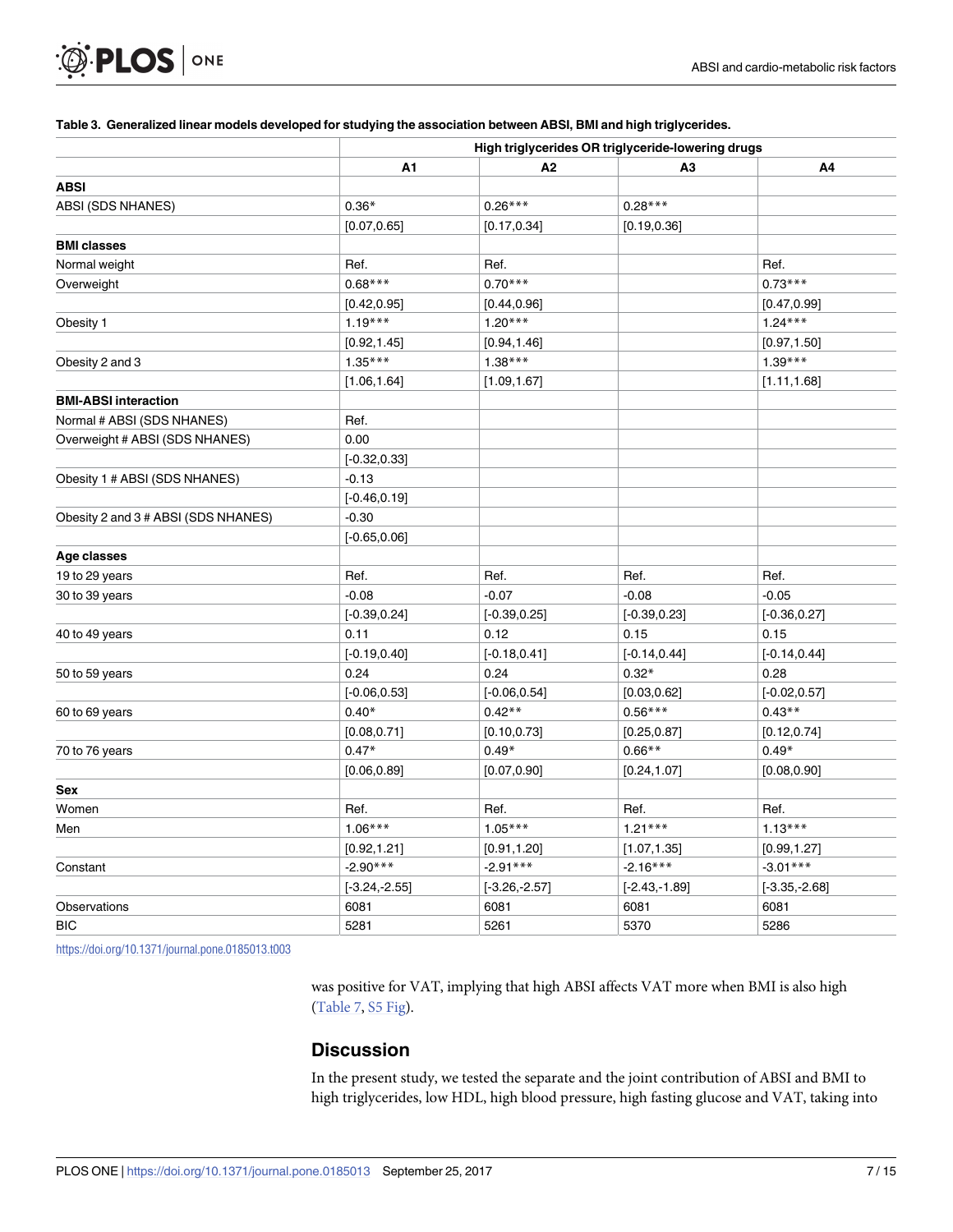#### <span id="page-7-0"></span>**[Table](#page-5-0) 4. Generalized linear models developed for studying the association between ABSI, BMI and low HDL.**

| <b>Low HDL</b>   |                  |                  |                  |  |  |  |
|------------------|------------------|------------------|------------------|--|--|--|
| <b>B1</b>        | <b>B2</b>        | <b>B3</b>        | <b>B4</b>        |  |  |  |
|                  |                  |                  |                  |  |  |  |
| $0.54***$        | $0.19***$        | $0.21***$        |                  |  |  |  |
| [0.26, 0.81]     | [0.10, 0.27]     | [0.12, 0.29]     |                  |  |  |  |
|                  |                  |                  |                  |  |  |  |
| Ref.             | Ref.             |                  | Ref.             |  |  |  |
| $0.73***$        | $0.79***$        |                  | $0.81***$        |  |  |  |
| [0.48, 0.98]     | [0.54, 1.04]     |                  | [0.56, 1.06]     |  |  |  |
| $1.32***$        | $1.38***$        |                  | $1.41***$        |  |  |  |
| [1.06, 1.57]     | [1.12, 1.63]     |                  | [1.15, 1.66]     |  |  |  |
| $1.58***$        | $1.66***$        |                  | $1.67***$        |  |  |  |
| [1.30, 1.86]     | [1.39, 1.94]     |                  | [1.40, 1.95]     |  |  |  |
|                  |                  |                  |                  |  |  |  |
| Ref.             |                  |                  |                  |  |  |  |
| $-0.35*$         |                  |                  |                  |  |  |  |
| $[-0.66, 0.04]$  |                  |                  |                  |  |  |  |
| $-0.35*$         |                  |                  |                  |  |  |  |
| $[-0.66, 0.04]$  |                  |                  |                  |  |  |  |
| $-0.53**$        |                  |                  |                  |  |  |  |
| $[-0.86, 0.19]$  |                  |                  |                  |  |  |  |
|                  |                  |                  |                  |  |  |  |
| Ref.             | Ref.             | Ref.             | Ref.             |  |  |  |
| 0.04             | 0.05             | 0.05             | 0.07             |  |  |  |
| $[-0.24, 0.31]$  | $[-0.22, 0.32]$  | $[-0.21, 0.32]$  | $[-0.20, 0.35]$  |  |  |  |
| $-0.24$          | $-0.22$          | $-0.16$          | $-0.18$          |  |  |  |
| $[-0.50, 0.02]$  | $[-0.48, 0.04]$  | $[-0.42, 0.09]$  | $[-0.44, 0.08]$  |  |  |  |
| $-0.44**$        | $-0.42**$        | $-0.30*$         | $-0.38**$        |  |  |  |
| $[-0.71,-0.16]$  | $[-0.70, -0.15]$ | $[-0.56, -0.03]$ | $[-0.65, -0.11]$ |  |  |  |
| $-0.48**$        | $-0.45**$        | $-0.24$          | $-0.43**$        |  |  |  |
| $[-0.78, 0.18]$  | $[-0.75, -0.15]$ | $[-0.53, 0.05]$  | $[-0.73, 0.13]$  |  |  |  |
| $-0.48*$         | $-0.46*$         | $-0.22$          | $-0.44*$         |  |  |  |
| $[-0.91, -0.05]$ | $[-0.89,-0.03]$  | $[-0.64, 0.20]$  | $[-0.87, -0.01]$ |  |  |  |
|                  |                  |                  |                  |  |  |  |
| Ref.             | Ref.             | Ref.             | Ref.             |  |  |  |
| $0.17*$          | $0.16*$          | $0.36***$        | $0.22**$         |  |  |  |
| [0.02, 0.32]     | [0.01, 0.31]     | [0.21, 0.51]     | [0.08, 0.37]     |  |  |  |
| $-2.30***$       | $-2.37***$       | $-1.52***$       | $-2.47***$       |  |  |  |
| $[-2.61, -2.00]$ | $[-2.68,-2.07]$  | $[-1.75, -1.29]$ | $[-2.77, -2.17]$ |  |  |  |
| 6081             | 6081             | 6081             | 6081             |  |  |  |
| 5388             | 5371             | 5552             | 5381             |  |  |  |
|                  |                  |                  |                  |  |  |  |

<https://doi.org/10.1371/journal.pone.0185013.t004>

account the effects of sex and age. We found that ABSI was independently associated with all outcomes. Moreover, the joint use of BMI and ABSI was associated with a better estimate of the probability of having high triglycerides, low HDL and high fasting glucose and of VAT thickness as compared to BMI or ABSI alone. Interestingly, an ABSI BMI interaction was detected for low HDL, high fasting glucose and VAT. These findings did not change when we restricted the analysis to subjects who were not following a drug therapy for controlling the cardio-metabolic risk factors.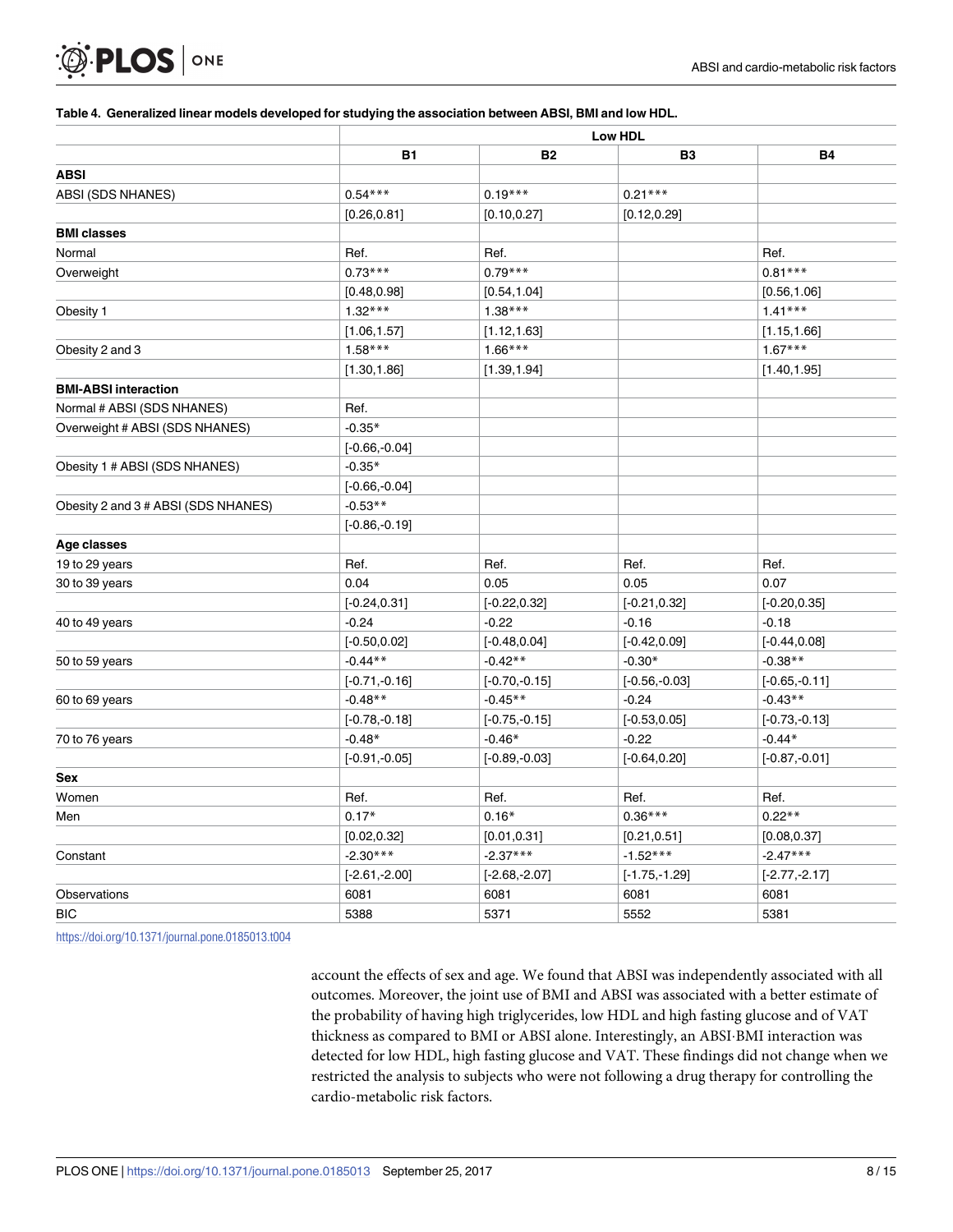# PLOS ONE

#### Table 5. Generalized linear models developed for studying the association between ABSI, BMI and high blood pressure.

| High blood pressure OR blood pressure-lowering drugs |                                                                                               |                                                      |                  |  |  |  |
|------------------------------------------------------|-----------------------------------------------------------------------------------------------|------------------------------------------------------|------------------|--|--|--|
| C <sub>1</sub>                                       | C <sub>2</sub>                                                                                | C <sub>3</sub>                                       | C4               |  |  |  |
|                                                      |                                                                                               |                                                      |                  |  |  |  |
| 0.18                                                 | $0.11**$                                                                                      | $0.13***$                                            |                  |  |  |  |
| $[-0.00, 0.37]$                                      | [0.04, 0.19]                                                                                  | [0.06, 0.20]                                         |                  |  |  |  |
|                                                      |                                                                                               |                                                      |                  |  |  |  |
| Ref.                                                 | Ref.                                                                                          |                                                      | Ref.             |  |  |  |
| $0.66***$                                            | $0.68***$                                                                                     |                                                      | $0.69***$        |  |  |  |
| [0.48, 0.84]                                         | [0.51, 0.86]                                                                                  |                                                      | [0.52, 0.87]     |  |  |  |
| $1.43***$                                            | $1.45***$                                                                                     |                                                      | $1.46***$        |  |  |  |
|                                                      |                                                                                               |                                                      | [1.28, 1.65]     |  |  |  |
| $2.32***$                                            | $2.34***$                                                                                     |                                                      | $2.34***$        |  |  |  |
|                                                      |                                                                                               |                                                      | [2.10, 2.58]     |  |  |  |
|                                                      |                                                                                               |                                                      |                  |  |  |  |
| Ref.                                                 |                                                                                               |                                                      |                  |  |  |  |
| $-0.12$                                              |                                                                                               |                                                      |                  |  |  |  |
|                                                      |                                                                                               |                                                      |                  |  |  |  |
|                                                      |                                                                                               |                                                      |                  |  |  |  |
|                                                      |                                                                                               |                                                      |                  |  |  |  |
| $-0.07$                                              |                                                                                               |                                                      |                  |  |  |  |
| $[-0.36, 0.22]$                                      |                                                                                               |                                                      |                  |  |  |  |
|                                                      |                                                                                               |                                                      |                  |  |  |  |
| Ref.                                                 |                                                                                               | Ref.                                                 | Ref.             |  |  |  |
| $0.34*$                                              | $0.34*$                                                                                       | $0.31*$                                              | $0.35*$          |  |  |  |
| [0.07, 0.60]                                         | [0.07, 0.60]                                                                                  | [0.06, 0.56]                                         | [0.08, 0.61]     |  |  |  |
| $1.03***$                                            | $1.03***$                                                                                     | $0.99***$                                            | $1.05***$        |  |  |  |
| [0.78, 1.28]                                         | [0.78, 1.28]                                                                                  | [0.75, 1.23]                                         | [0.80, 1.30]     |  |  |  |
| $1.70***$                                            | $1.70***$                                                                                     | $1.68***$                                            | $1.73***$        |  |  |  |
| [1.45, 1.96]                                         | [1.45, 1.96]                                                                                  | [1.44, 1.93]                                         | [1.47, 1.98]     |  |  |  |
| $2.51***$                                            | $2.51***$                                                                                     | $2.56***$                                            | $2.53***$        |  |  |  |
| [2.22, 2.80]                                         | [2.22, 2.80]                                                                                  | [2.28, 2.83]                                         | [2.24, 2.81]     |  |  |  |
| $3.15***$                                            | $3.16***$                                                                                     | $3.23***$                                            | $3.16***$        |  |  |  |
| [2.69, 3.62]                                         | [2.70, 3.62]                                                                                  | [2.78, 3.68]                                         | [2.70, 3.62]     |  |  |  |
|                                                      |                                                                                               |                                                      |                  |  |  |  |
| Ref.                                                 | Ref.                                                                                          | Ref.                                                 | Ref.             |  |  |  |
| $1.27***$                                            | $1.27***$                                                                                     | $1.44***$                                            | $1.31***$        |  |  |  |
|                                                      |                                                                                               |                                                      | [1.17, 1.45]     |  |  |  |
| $-2.53***$                                           | $-2.55***$                                                                                    | $-1.61***$                                           | $-2.60***$       |  |  |  |
| $[-2.80, -2.26]$                                     | $[-2.82,-2.28]$                                                                               | $[-1.83, -1.39]$                                     | $[-2.87, -2.33]$ |  |  |  |
| 6081                                                 | 6081                                                                                          | 6081                                                 | 6081             |  |  |  |
| 6605                                                 | 6580                                                                                          | 7093                                                 | 6580             |  |  |  |
|                                                      | [1.24, 1.62]<br>[2.07, 2.57]<br>$[-0.34, 0.10]$<br>$-0.03$<br>$[-0.26, 0.20]$<br>[1.13, 1.41] | [1.26, 1.63]<br>[2.10, 2.57]<br>Ref.<br>[1.13, 1.42] | [1.30, 1.57]     |  |  |  |

<https://doi.org/10.1371/journal.pone.0185013.t005>

The greatest strength of this study is that it was performed at a single clinical research center in a very large population of subjects with strictly standardized methods. Another strength of this study is that the large number of enrolled subjects allowed to estimate relatively precisely the degree of statistical interaction between ABSI and BMI and therefore to assess whether these anthropometric measures associate independently with CMD risk factors.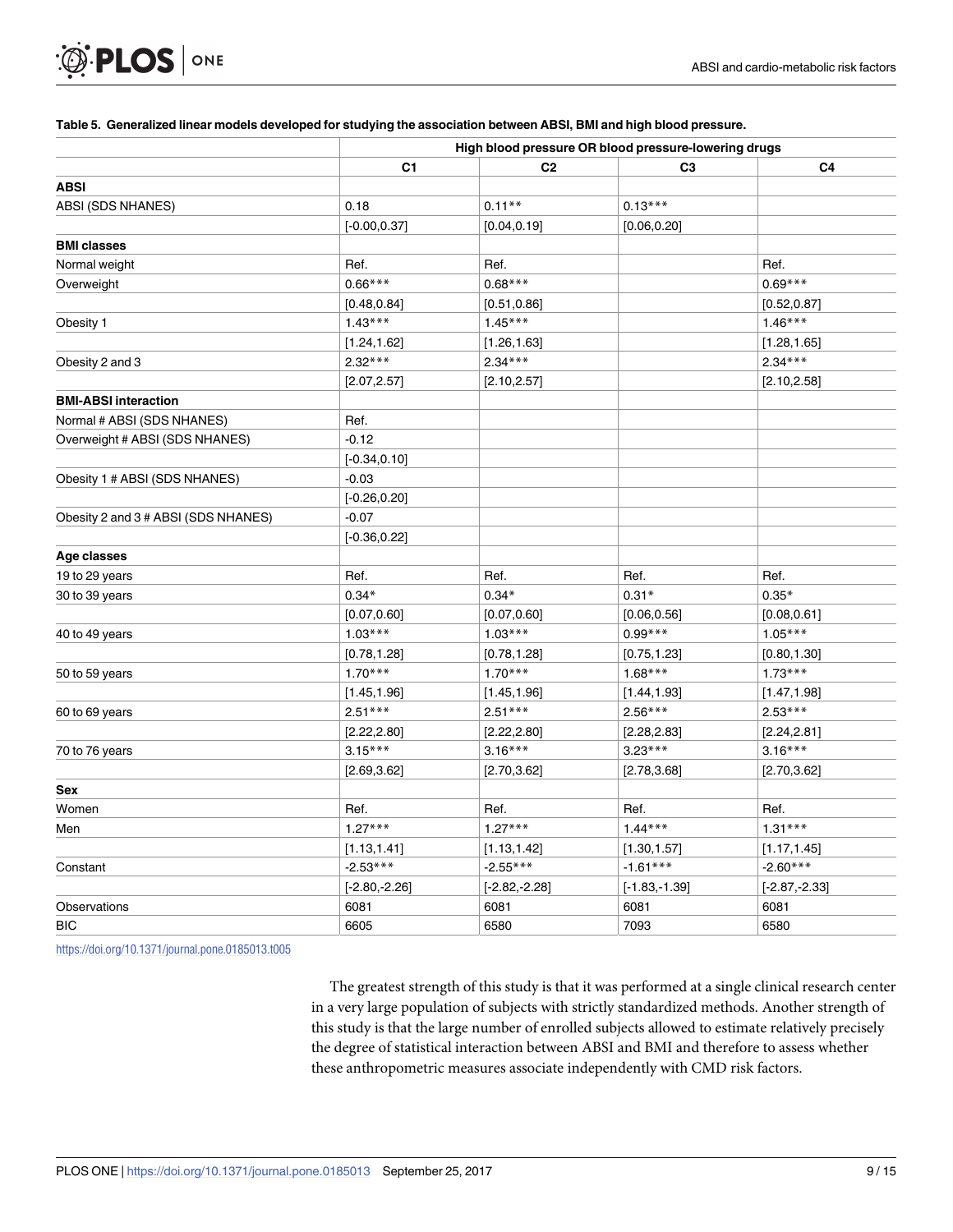#### [Table](#page-5-0) 6. Generalized linear models developed for studying the association between ABSI, BMI and high blood glucose.

| High blood glucose OR glucose-lowering drugs |                 |                  |                  |  |  |  |
|----------------------------------------------|-----------------|------------------|------------------|--|--|--|
| D <sub>1</sub>                               | D <sub>2</sub>  | D3               | D <sub>4</sub>   |  |  |  |
|                                              |                 |                  |                  |  |  |  |
| $0.33**$                                     | $0.17***$       | $0.17***$        |                  |  |  |  |
| [0.10, 0.56]                                 | [0.09, 0.24]    | [0.10, 0.25]     |                  |  |  |  |
|                                              |                 |                  |                  |  |  |  |
| Ref.                                         | Ref.            |                  | Ref.             |  |  |  |
| $0.55***$                                    | $0.57***$       |                  | $0.58***$        |  |  |  |
| [0.34, 0.75]                                 | [0.36, 0.77]    |                  | [0.38, 0.79]     |  |  |  |
| $1.05***$                                    | $1.08***$       |                  | $1.10***$        |  |  |  |
| [0.84, 1.27]                                 | [0.87, 1.29]    |                  | [0.89, 1.31]     |  |  |  |
| $1.57***$                                    | $1.63***$       |                  | $1.64***$        |  |  |  |
| [1.33, 1.81]                                 | [1.40, 1.87]    |                  | [1.40, 1.87]     |  |  |  |
|                                              |                 |                  |                  |  |  |  |
| Ref.                                         |                 |                  |                  |  |  |  |
| $-0.06$                                      |                 |                  |                  |  |  |  |
| $[-0.32, 0.20]$                              |                 |                  |                  |  |  |  |
| $-0.22$                                      |                 |                  |                  |  |  |  |
| $[-0.49, 0.04]$                              |                 |                  |                  |  |  |  |
| $-0.38*$                                     |                 |                  |                  |  |  |  |
| $[-0.67,-0.08]$                              |                 |                  |                  |  |  |  |
|                                              |                 |                  |                  |  |  |  |
| Ref.                                         |                 | Ref.             | Ref.             |  |  |  |
| $0.51**$                                     | $0.52**$        | $0.51**$         | $0.53**$         |  |  |  |
| [0.16, 0.87]                                 | [0.16, 0.88]    | [0.15, 0.86]     | [0.18, 0.89]     |  |  |  |
| $1.17***$                                    | $1.18***$       | $1.18***$        | $1.20***$        |  |  |  |
| [0.83, 1.50]                                 | [0.84, 1.51]    | [0.85, 1.51]     | [0.86, 1.53]     |  |  |  |
| $1.81***$                                    | $1.82***$       | $1.85***$        | $1.84***$        |  |  |  |
| [1.48, 2.15]                                 | [1.49, 2.16]    | [1.52, 2.18]     | [1.51, 2.17]     |  |  |  |
| $2.07***$                                    | $2.09***$       | $2.20***$        | $2.10***$        |  |  |  |
| [1.72, 2.41]                                 | [1.74, 2.43]    | [1.86, 2.54]     | [1.75, 2.44]     |  |  |  |
| $2.19***$                                    | $2.20***$       | $2.33***$        | $2.20***$        |  |  |  |
|                                              | [1.78, 2.62]    | [1.91, 2.74]     | [1.78, 2.62]     |  |  |  |
|                                              |                 |                  |                  |  |  |  |
| Ref.                                         | Ref.            | Ref.             | Ref.             |  |  |  |
| $0.91***$                                    | $0.89***$       | $1.05***$        | $0.94***$        |  |  |  |
| [0.78, 1.04]                                 | [0.76, 1.03]    | [0.92, 1.17]     | [0.81, 1.07]     |  |  |  |
| $-3.30***$                                   | $-3.33***$      | $-2.61***$       | $-3.39***$       |  |  |  |
| $[-3.66, -2.94]$                             | $[-3.69,-2.98]$ | $[-2.93, -2.30]$ | $[-3.75, -3.04]$ |  |  |  |
| 6081                                         | 6081            | 6081             | 6081             |  |  |  |
| 6343                                         | 6328            | 6547             | 6337             |  |  |  |
|                                              | [1.77, 2.61]    | Ref.             |                  |  |  |  |

Values are regression coefficients, 95% confidence intervals in brackets and BIC.

Model 1: ABSI (continuous), BMI (discrete), ABSI-BMI interaction (continuous X discrete), sex (discrete), age (discrete).

Model 2: same as #1 without the ABSI BMI interaction.

Model 3: same as #2 without BMI.

<span id="page-9-0"></span>**DE PLOS** ONE

Model 4: same as #2 without ABSI.

Abbreviations:  $\text{Ref} = \text{Reference category}$  (regression coefficient = 0)

\* p<0.05

\*\* p<0.01

\*\*\* p<0.001

<https://doi.org/10.1371/journal.pone.0185013.t006>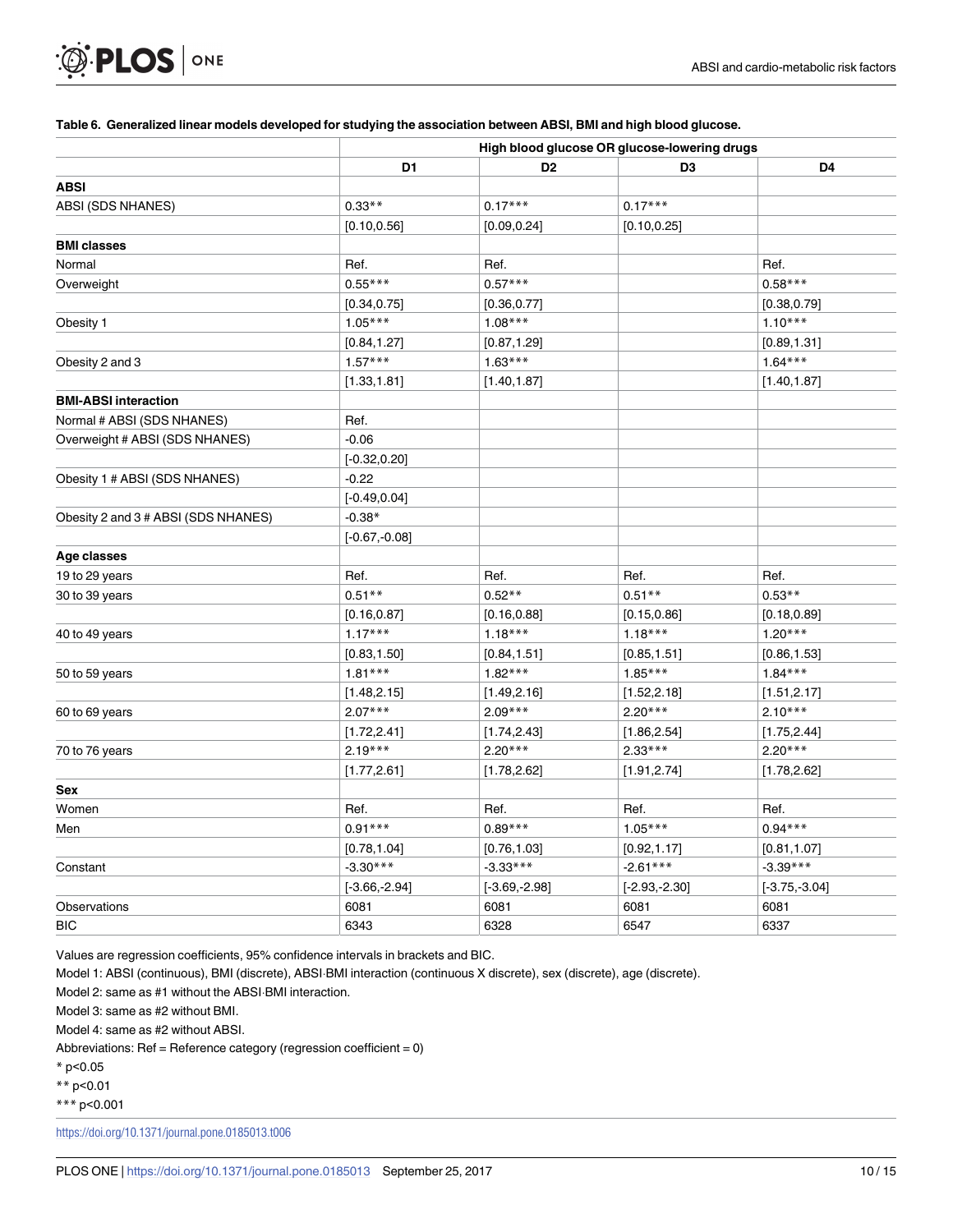#### **[Table](#page-5-0) 7. Generalized linear models developed for studying the association between ABSI, BMI and VAT.**

|                                     | <b>VAT</b>   |                |              |              |  |  |
|-------------------------------------|--------------|----------------|--------------|--------------|--|--|
|                                     | E1           | E <sub>2</sub> | E3           | E4           |  |  |
| <b>ABSI</b>                         |              |                |              |              |  |  |
| ABSI (SDS NHANES)                   | $0.24***$    | $0.62***$      | $0.65***$    |              |  |  |
|                                     | [0.13, 0.35] | [0.57, 0.67]   | [0.59, 0.72] |              |  |  |
| <b>BMI classes</b>                  |              |                |              |              |  |  |
| Normal weight                       | Ref.         | Ref.           |              | Ref.         |  |  |
| Overweight                          | $1.07***$    | $0.95***$      |              | $1.02***$    |  |  |
|                                     | [0.96, 1.19] | [0.83, 1.06]   |              | [0.91, 1.14] |  |  |
| Obesity 1                           | $2.49***$    | $2.34***$      |              | $2.44***$    |  |  |
|                                     | [2.37, 2.62] | [2.22, 2.46]   |              | [2.32, 2.57] |  |  |
| Obesity 2 and 3                     | $4.50***$    | $4.34***$      |              | $4.38***$    |  |  |
|                                     | [4.35, 4.65] | [4.19, 4.48]   |              | [4.22, 4.53] |  |  |
| <b>BMI-ABSI interaction</b>         |              |                |              |              |  |  |
| Normal # ABSI (SDS NHANES)          | Ref.         |                |              |              |  |  |
| Overweight # ABSI (SDS NHANES)      | $0.35***$    |                |              |              |  |  |
|                                     | [0.22, 0.49] |                |              |              |  |  |
| Obesity 1 # ABSI (SDS NHANES)       | $0.61***$    |                |              |              |  |  |
|                                     | [0.46, 0.75] |                |              |              |  |  |
| Obesity 2 and 3 # ABSI (SDS NHANES) | $0.55***$    |                |              |              |  |  |
|                                     | [0.38, 0.73] |                |              |              |  |  |
| Age classes                         |              |                |              |              |  |  |
| 19 to 29 years                      | Ref.         | Ref.           | Ref.         | Ref.         |  |  |
| 30 to 39 years                      | $0.31***$    | $0.28***$      | $0.32**$     | $0.39***$    |  |  |
|                                     | [0.15, 0.47] | [0.11, 0.44]   | [0.11, 0.53] | [0.22, 0.56] |  |  |
| 40 to 49 years                      | $0.81***$    | $0.76***$      | $0.90***$    | $0.93***$    |  |  |
|                                     | [0.65, 0.96] | [0.61, 0.92]   | [0.70, 1.10] | [0.77, 1.09] |  |  |
| 50 to 59 years                      | $1.33***$    | $1.29***$      | $1.57***$    | $1.47***$    |  |  |
|                                     | [1.17, 1.49] | [1.13, 1.45]   | [1.37, 1.78] | [1.30, 1.64] |  |  |
| 60 to 69 years                      | $1.88***$    | $1.82***$      | $2.35***$    | $1.95***$    |  |  |
|                                     | [1.70, 2.05] | [1.64, 1.99]   | [2.13, 2.57] | [1.77, 2.14] |  |  |
| 70 to 76 years                      | $2.38***$    | $2.33***$      | $2.87***$    | $2.43***$    |  |  |
|                                     | [2.14, 2.63] | [2.08, 2.57]   | [2.55, 3.19] | [2.17, 2.69] |  |  |
| Sex                                 |              |                |              |              |  |  |
| Women                               | Ref.         | Ref.           | Ref.         | Ref.         |  |  |
| Men                                 | $2.05***$    | $2.08***$      | $2.58***$    | $2.29***$    |  |  |
|                                     | [1.96, 2.15] | [1.99, 2.18]   | [2.46, 2.69] | [2.19, 2.38] |  |  |
| Constant                            | $2.33***$    | $2.49***$      | $3.71***$    | $2.13***$    |  |  |
|                                     | [2.17, 2.49] | [2.33, 2.64]   | [3.53, 3.89] | [1.97, 2.29] |  |  |
| Observations                        | 6081         | 6081           | 6081         | 6081         |  |  |
| BIC                                 | 22882        | 22930          | 26044        | 23479        |  |  |

Values are regression coefficients, 95% confidence intervals in brackets and BIC.

Model 1: ABSI (continuous), BMI (discrete), ABSI BMI interaction (continuous X discrete), sex (discrete), age (discrete).

Model 2: same as #1 without the ABSI BMI interaction.

Model 3: same as #2 without BMI.

PLOS ONE

<span id="page-10-0"></span> $\cdot \circledcirc$ 

Model 4: same as #2 without ABSI.\* p<0.05

\*\* p<0.01

\*\*\* p<0.001

<https://doi.org/10.1371/journal.pone.0185013.t007>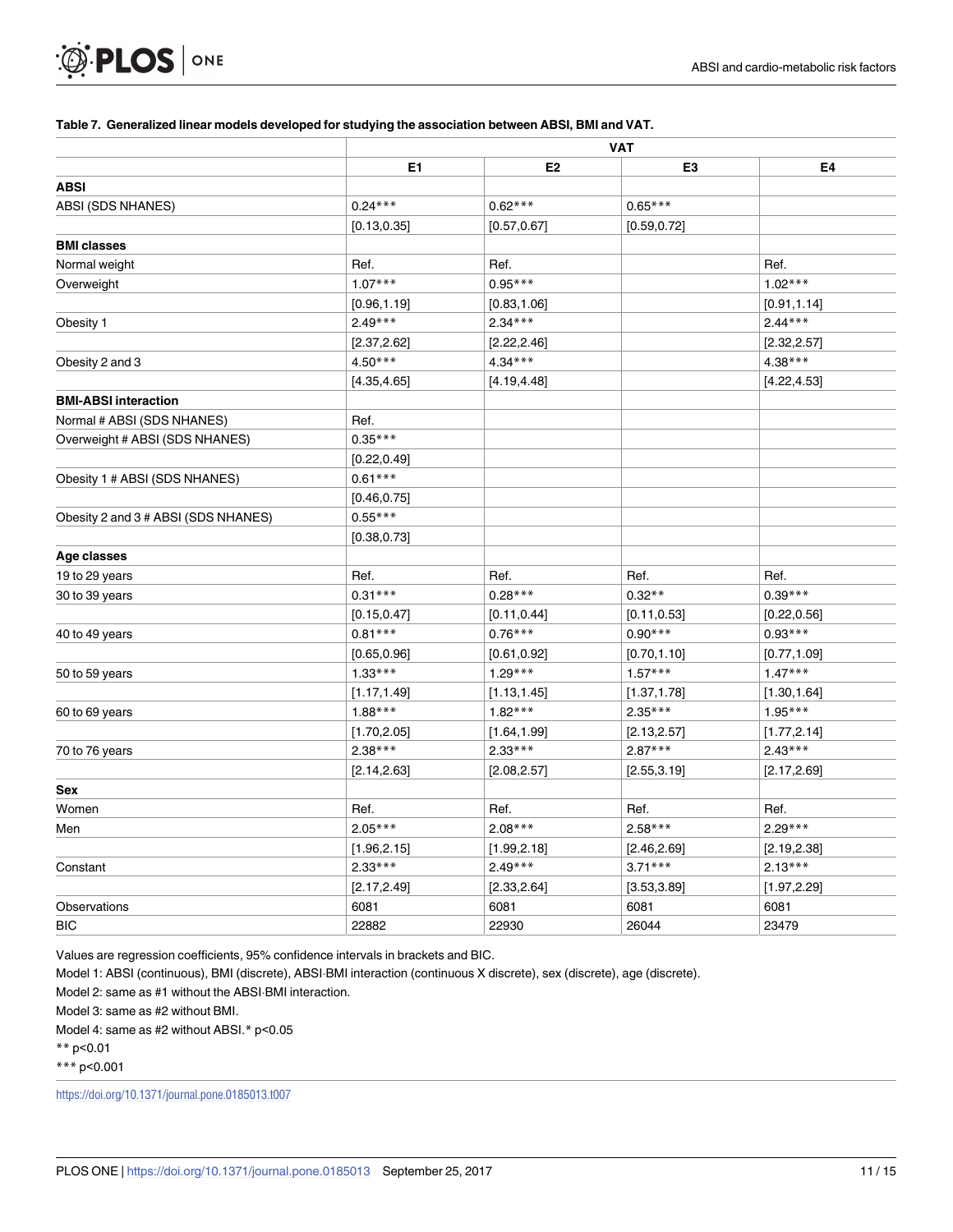<span id="page-11-0"></span>Among the study limitations are the following. First, we studied a self-selected sample of Caucasian adults and our findings are not necessarily applicable to other populations. Second, we measured WC at the WHO landmark and not at the NHANES landmark. Although the WC measures obtained at the WHO and NHANES landmarks are well correlated, this may have produced some misclassification of ABSI [[35](#page-14-0)]. Third, VAT was measured by US, which is not a reference method. However, the US measurement procedure has been thoroughly validated against computed tomography [[29](#page-14-0), [36](#page-14-0)] and used in previous studies [[25](#page-14-0), [30](#page-14-0), [31](#page-14-0), [37](#page-14-0)].

WC, a surrogate measure of abdominal adiposity, is an established risk factor for CMD, but its strong association with BMI makes it difficult to assess its independent contribution to CMD  $[1, 12]$  $[1, 12]$  $[1, 12]$  $[1, 12]$  $[1, 12]$ . By standardizing WC on its value estimated from allometric regression of weight and height, ABSI offers a WC measure which is independent from weight and BMI, allowing the joint use of BMI and WC to study CMD [[1,](#page-12-0) [38,](#page-14-0) [39\]](#page-14-0). Thus, ABSI has great potential for being used in place of WC and together with BMI to evaluate the independent contributions of body mass and shape on CVD [[10](#page-13-0), [11](#page-13-0)].

In a cross-sectional study of subjects with type 2 diabetes mellitus, ABSI was associated with visceral fat area estimated by bioelectrical impedance analysis [\[17\]](#page-13-0). Using US to directly measure VAT thickness, the present study confirms that ABSI is directly associated with VAT and is thus a surrogate measure of abdominal adiposity. The association that we detected between ABSI and VAT supports the association ABSI to CMD risk factors. Such association might also partly explain the observed association of ABSI with overall mortality [\[1,](#page-12-0) [38,](#page-14-0) [39\]](#page-14-0).

In a large cross-sectional study performed in Iran, BMI and the waist-to-height ratio were stronger than ABSI at predicting CVD risk factors [[13\]](#page-13-0). One cross-sectional study and one cohort study reported a modest association between ABSI and hypertension and hypercholesterolemia [\[14,](#page-13-0) [15\]](#page-13-0). Unfortunately, these studies did not evaluate the joint contribution of ABSI and BMI to CMD risk factors. Our study confirms that ABSI taken alone is less accurate than BMI at detecting CMD risk factors, but it also shows that the joint use of ABSI and BMI is superior to BMI (and ABSI) to identify the occurrence of low HDL, high triglycerides and high glucose.

# **Conclusion**

In conclusion, ABSI is associated with all the components of the MS and with VAT thickness. The joint use of ABSI and BMI allows a better assessment of the probability of low HDL, high triglycerides and high fasting glucose and of VAT thickness as compared to BMI alone. ABSI can be a useful index, as opposed to WC, for evaluating the relative contribution of central obesity to clinical outcomes in complement with and not as an alternative to BMI. Further studies aimed to evaluate the capability of ABSI-BMI to jointly predict longitudinal outcomes are warranted.

# **Supporting information**

**S1 [Fig](http://www.plosone.org/article/fetchSingleRepresentation.action?uri=info:doi/10.1371/journal.pone.0185013.s001). Marginal probabilities of having high triglycerides obtained from model A2.** The values of ABSI correspond to the internal  $5<sup>th</sup>$ ,  $25<sup>th</sup>$ ,  $50<sup>th</sup>$ ,  $75<sup>th</sup>$  and  $95<sup>th</sup>$  percentiles. Values are probabilities and 95% confidence intervals. (PDF)

**S2 [Fig](http://www.plosone.org/article/fetchSingleRepresentation.action?uri=info:doi/10.1371/journal.pone.0185013.s002). Marginal probabilities of having low HDL obtained from model B1.** The values of ABSI correspond to the internal  $5<sup>th</sup>$ ,  $25<sup>th</sup>$ ,  $50<sup>th</sup>$ ,  $75<sup>th</sup>$  and  $95<sup>th</sup>$  percentiles. Values are probabilities and 95% confidence intervals. (PDF)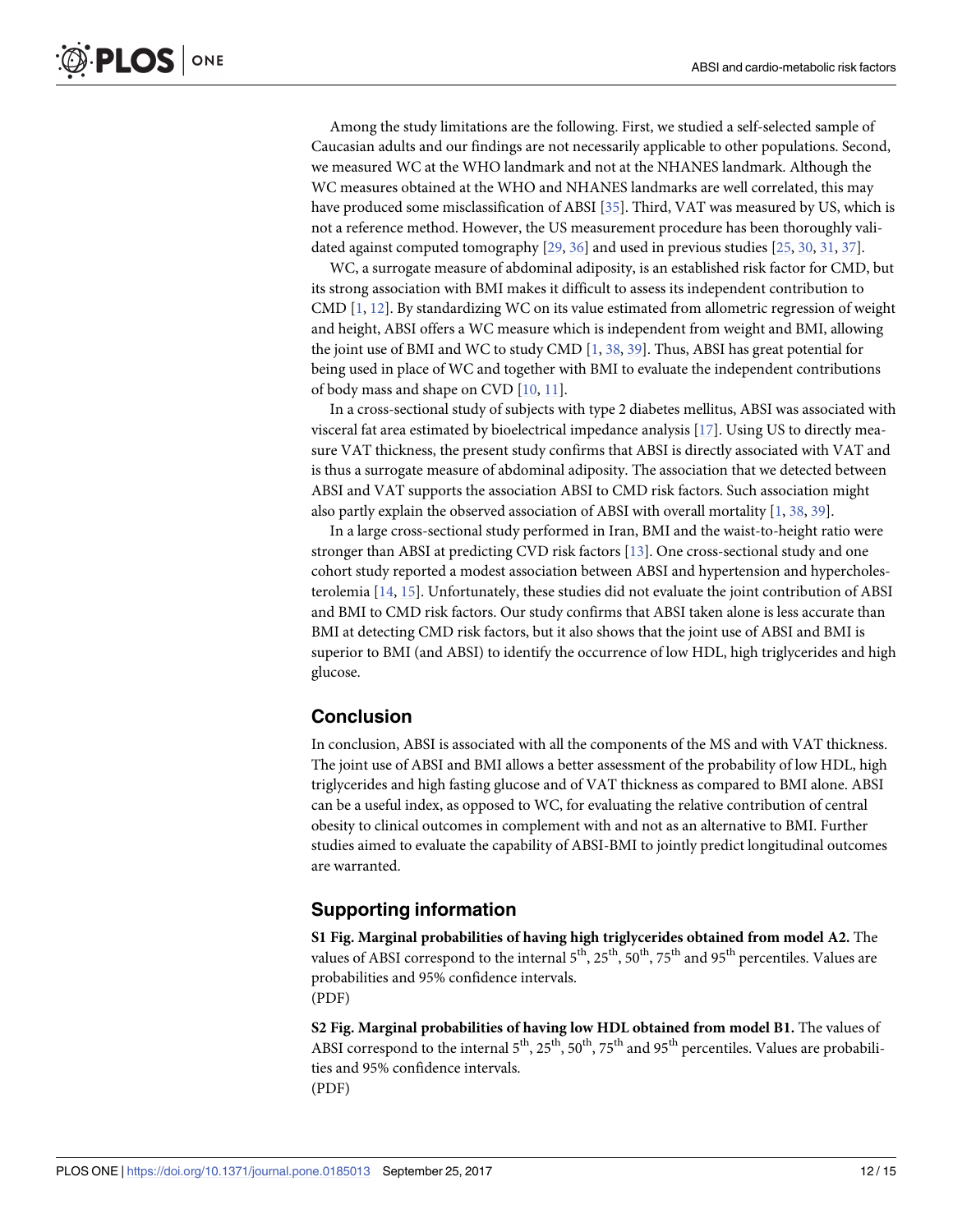<span id="page-12-0"></span>**S3 [Fig](http://www.plosone.org/article/fetchSingleRepresentation.action?uri=info:doi/10.1371/journal.pone.0185013.s003). Marginal probabilities of having high blood pressure obtained from model C2.** The values of ABSI correspond to the internal  $5<sup>th</sup>$ ,  $25<sup>th</sup>$ ,  $50<sup>th</sup>$ ,  $75<sup>th</sup>$  and  $95<sup>th</sup>$  percentiles. Values are probabilities and 95% confidence intervals.

(PDF)

**S4 [Fig](http://www.plosone.org/article/fetchSingleRepresentation.action?uri=info:doi/10.1371/journal.pone.0185013.s004). Marginal probabilities of having high glucose obtained from model D1.** The values of ABSI correspond to the internal  $5<sup>th</sup>$ ,  $25<sup>th</sup>$ ,  $50<sup>th</sup>$ ,  $75<sup>th</sup>$  and  $95<sup>th</sup>$  percentiles. Values are probabilities and 95% confidence intervals. (PDF)

**S5 [Fig](http://www.plosone.org/article/fetchSingleRepresentation.action?uri=info:doi/10.1371/journal.pone.0185013.s005). Marginal means of VAT obtained from model E1.** The values of ABSI correspond to the internal  $5<sup>th</sup>$ ,  $25<sup>th</sup>$ ,  $50<sup>th</sup>$ ,  $75<sup>th</sup>$  and  $95<sup>th</sup>$  percentiles. Values are predicted means and 95% confidence intervals.

(PDF)

**S1 [Table.](http://www.plosone.org/article/fetchSingleRepresentation.action?uri=info:doi/10.1371/journal.pone.0185013.s006) Association between ABSI, BMI and metabolic syndrome components in subjects without drug therapy.** (DOCX)

### **Acknowledgments**

We wish to thank the ICANS research staff, and especially Franca Criscuoli, Giulia De Carlo, Giovanni Fiorillo, Valentina Giustizieri, Lidia Lewandowski, Chiara Lessa, Diana Osio and Stefano Ravasenghi for their help during this study.

### **Author Contributions**

**Conceptualization:** Simona Bertoli, Nir Y. Krakauer, Jesse C. Krakauer, Alberto Battezzati.

**Data curation:** Alessandro Leone.

**Formal analysis:** Giorgio Bedogni.

- **Investigation:** Alessandro Leone, Angelo Vanzulli, Valentino Ippocrates Redaelli, Ramona De Amicis, Laila Vignati.
- **Methodology:** Simona Bertoli, Alberto Battezzati.
- **Project administration:** Simona Bertoli, Alberto Battezzati.

**Supervision:** Simona Bertoli.

**Visualization:** Alessandro Leone, Giorgio Bedogni.

**Writing – original draft:** Alessandro Leone, Nir Y. Krakauer, Giorgio Bedogni.

**Writing – review & editing:** Simona Bertoli, Alessandro Leone, Nir Y. Krakauer, Giorgio Bedogni.

#### **References**

- **[1](#page-0-0).** Krakauer NY, Krakauer JC. A new body shape index predicts mortality hazard independently of body mass index. PLoS One. 2012; 7(7):e39504. <https://doi.org/10.1371/journal.pone.0039504> PMID: [22815707](http://www.ncbi.nlm.nih.gov/pubmed/22815707)
- **[2](#page-3-0).** Krakauer NY, Krakauer JC. Expansion of waist circumference in medical literature: potential clinical application of a body shape index. J Obes Weight Loss Ther. 2014; 4:216.
- **[3](#page-1-0).** Krakauer NY, Krakauer JC. An Anthropometric Risk Index Based on Combining Height, Weight, Waist, and Hip Measurements. J Obes. 2016; 2016: 8094275. <https://doi.org/10.1155/2016/8094275> PMID: [27830087](http://www.ncbi.nlm.nih.gov/pubmed/27830087)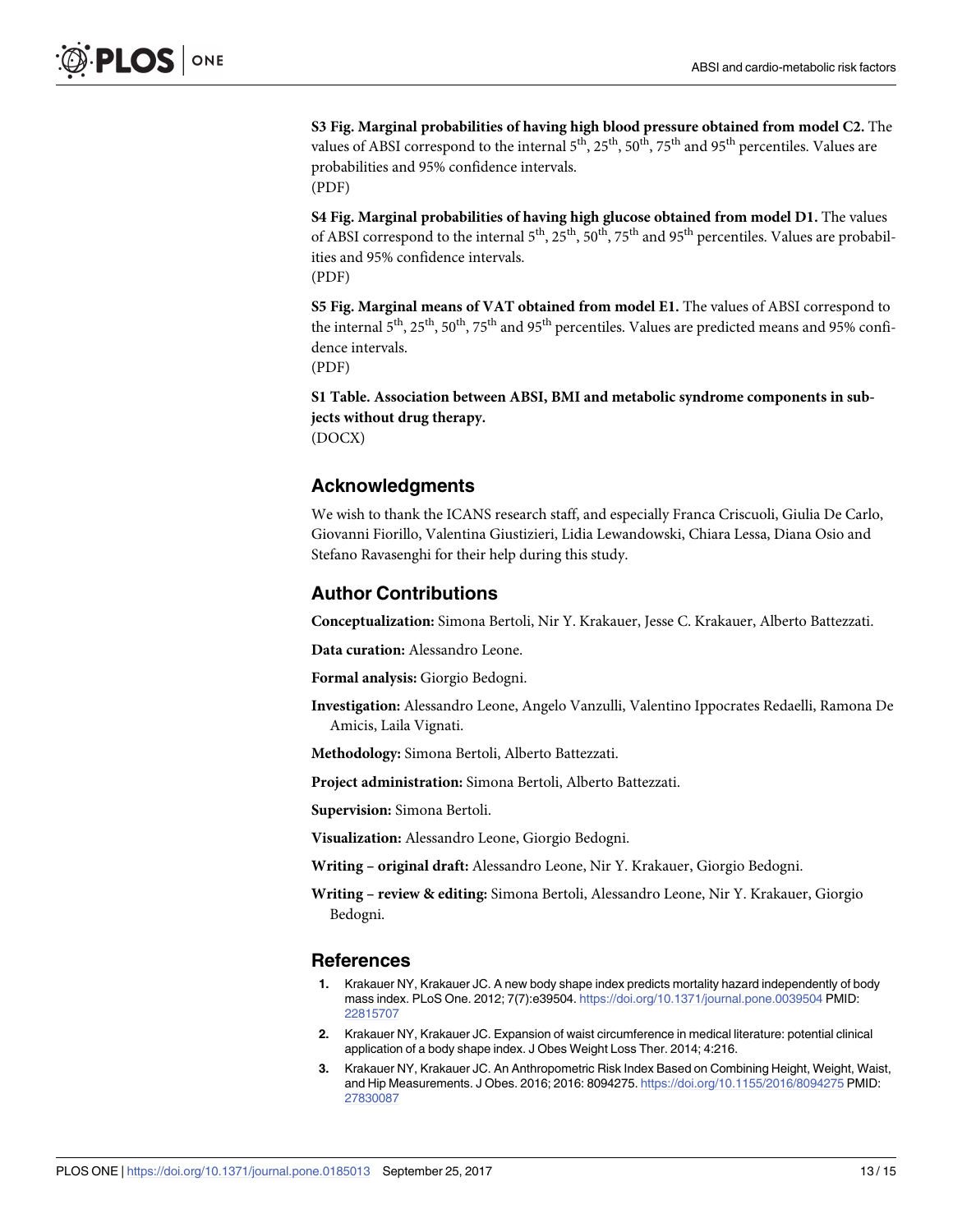- <span id="page-13-0"></span>**[4](#page-1-0).** Krakauer NY, Krakauer JC. Dynamic association of mortality hazard with body shape. PLoS One. 2014; 9(2):e88793. <https://doi.org/10.1371/journal.pone.0088793> PMID: [24586394](http://www.ncbi.nlm.nih.gov/pubmed/24586394)
- **5.** Boniface D. A new obesity measure based on relative waist circumference–how useful is it? Eur J Public Health. 2013; 23(suppl 1):ckt126–033.
- **6.** Dhana K, Kavousi M, Ikram MA, Tiemeier HW, Hofman A, Franco OH. Body shape index in comparison with other anthropometric measures in prediction of total and cause-specific mortality. J Epidemiol Community Health. 2016; 70(1):90–6. <https://doi.org/10.1136/jech-2014-205257> PMID: [26160362](http://www.ncbi.nlm.nih.gov/pubmed/26160362)
- **[7](#page-1-0).** Song X, Jousilahti P, Stehouwer CD, Soderberg S, Onat A, Laatikainen T, et al. Cardiovascular and allcause mortality in relation to various anthropometric measures of obesity in Europeans. Nutr Metab Cardiovasc Dis. 2015; 25(3):295–304. <https://doi.org/10.1016/j.numecd.2014.09.004> PMID: [25315666](http://www.ncbi.nlm.nih.gov/pubmed/25315666)
- **[8](#page-1-0).** Bozorgmanesh M, Sardarinia M, Hajsheikholeslami F, Azizi F, Hadaegh F. CVD-predictive performances of "a body shape index" versus simple anthropometric measures: Tehran lipid and glucose study. Eur J Nutr. 2016; 55(1):147–57. <https://doi.org/10.1007/s00394-015-0833-1> PMID: [25596850](http://www.ncbi.nlm.nih.gov/pubmed/25596850)
- **[9](#page-1-0).** Dhana K, Ikram MA, Hofman A, Franco OH, Kavousi M. Anthropometric measures in cardiovascular disease prediction: comparison of laboratory-based versus non-laboratory-based model. Heart. 2015; 101(5):377–83. <https://doi.org/10.1136/heartjnl-2014-306704> PMID: [25502814](http://www.ncbi.nlm.nih.gov/pubmed/25502814)
- **[10](#page-1-0).** Ahima RS, Lazar MA. Physiology. The health risk of obesity—better metrics imperative. Science. 2013; 341(6148):856–8. <https://doi.org/10.1126/science.1241244> PMID: [23970691](http://www.ncbi.nlm.nih.gov/pubmed/23970691)
- **[11](#page-1-0).** Krakauer JC, Krakauer NY. Combining Body Mass and Shape Indices in Clinical Practice. Case Rep Med. 2016; 2016:1526175. <https://doi.org/10.1155/2016/1526175> PMID: [27034680](http://www.ncbi.nlm.nih.gov/pubmed/27034680)
- **[12](#page-1-0).** Biolo G, Di Girolamo FG, Breglia A, Chiuc M, Baglio V, Vinci P, et al. Inverse relationship between "a body shape index" (ABSI) and fat-free mass in women and men: Insights into mechanisms of sarcopenic obesity. Clin Nutr. 2015; 34(2):323–7. <https://doi.org/10.1016/j.clnu.2014.03.015> PMID: [24814384](http://www.ncbi.nlm.nih.gov/pubmed/24814384)
- **[13](#page-1-0).** Haghighatdoost F, Sarrafzadegan N, Mohammadifard N, Asgary S, Boshtam M, Azadbakht L. Assessing body shape index as a risk predictor for cardiovascular diseases and metabolic syndrome among Iranian adults. Nutrition. 2014; 30(6):636–44. <https://doi.org/10.1016/j.nut.2013.10.021> PMID: [24800666](http://www.ncbi.nlm.nih.gov/pubmed/24800666)
- **[14](#page-11-0).** Maessen MF, Eijsvogels TM, Verheggen RJ, Hopman MT, Verbeek AL, de Vegt F. Entering a new era of body indices: the feasibility of a body shape index and body roundness index to identify cardiovascular health status. PLoS One. 2014; 9(9):e107212. <https://doi.org/10.1371/journal.pone.0107212> PMID: [25229394](http://www.ncbi.nlm.nih.gov/pubmed/25229394)
- **[15](#page-1-0).** Cheung YB. "A Body Shape Index" in middle-age and older Indonesian population: scaling exponents and association with incident hypertension. PLoS One. 2014; 9(1):e85421. [https://doi.org/10.1371/](https://doi.org/10.1371/journal.pone.0085421) [journal.pone.0085421](https://doi.org/10.1371/journal.pone.0085421) PMID: [24454862](http://www.ncbi.nlm.nih.gov/pubmed/24454862)
- **[16](#page-1-0).** Dhana K, Koolhas C, Schoufour J, Rivadeneira F, Hofman A, Kavousi M, et al. Association of anthropometric measures with fat and fat-free mass in the elderly: The Rotterdam study. Maturitas. 2016; 88:96– 100. <https://doi.org/10.1016/j.maturitas.2016.03.018> PMID: [27105706](http://www.ncbi.nlm.nih.gov/pubmed/27105706)
- **[17](#page-1-0).** Bouchi R, Asakawa M, Ohara N, Nakano Y, Takeuchi T, Murakami M, et al. Indirect measure of visceral adiposity 'A Body Shape Index' (ABSI) is associated with arterial stiffness in patients with type 2 diabetes. BMJ Open Diabetes Res Care. 2016; 4(1):e000188. <https://doi.org/10.1136/bmjdrc-2015-000188> PMID: [27026809](http://www.ncbi.nlm.nih.gov/pubmed/27026809)
- **[18](#page-1-0).** Alberti KG, Eckel RH, Grundy SM, Zimmet PZ, Cleeman JI, Donato KA, et al. Harmonizing the metabolic syndrome: a joint interim statement of the International Diabetes Federation Task Force on Epidemiology and Prevention; National Heart, Lung, and Blood Institute; American Heart Association; World Heart Federation; International Atherosclerosis Society; and International Association for the Study of Obesity. Circulation. 2009; 120(16):1640–5. <https://doi.org/10.1161/CIRCULATIONAHA.109.192644> PMID: [19805654](http://www.ncbi.nlm.nih.gov/pubmed/19805654)
- **19.** Despres JP. Is visceral obesity the cause of the metabolic syndrome? Ann Med. 2006; 38(1):52–63. <https://doi.org/10.1080/07853890500383895> PMID: [16448989](http://www.ncbi.nlm.nih.gov/pubmed/16448989)
- **20.** Kang SM, Yoon JW, Ahn HY, Kim SY, Lee KH, Shin H, et al. Android fat depot is more closely associated with metabolic syndrome than abdominal visceral fat in elderly people. PLoS One. 2011; 6(11): e27694. <https://doi.org/10.1371/journal.pone.0027694> PMID: [22096613](http://www.ncbi.nlm.nih.gov/pubmed/22096613)
- **[21](#page-1-0).** Rothney MP, Catapano AL, Xia J, Wacker WK, Tidone C, Grigore L, et al. Abdominal visceral fat measurement using dual-energy X-ray: association with cardiometabolic risk factors. Obesity (Silver Spring). 2013; 21(9):1798–802.
- **[22](#page-1-0).** Park SH, Park JH, Park HY, Jang HJ, Kim HK, Park J, et al. Additional role of sarcopenia to waist circumference in predicting the odds of metabolic syndrome. Clin Nutr. 2014; 33(4):668–72. [https://doi.](https://doi.org/10.1016/j.clnu.2013.08.008) [org/10.1016/j.clnu.2013.08.008](https://doi.org/10.1016/j.clnu.2013.08.008) PMID: [24074549](http://www.ncbi.nlm.nih.gov/pubmed/24074549)